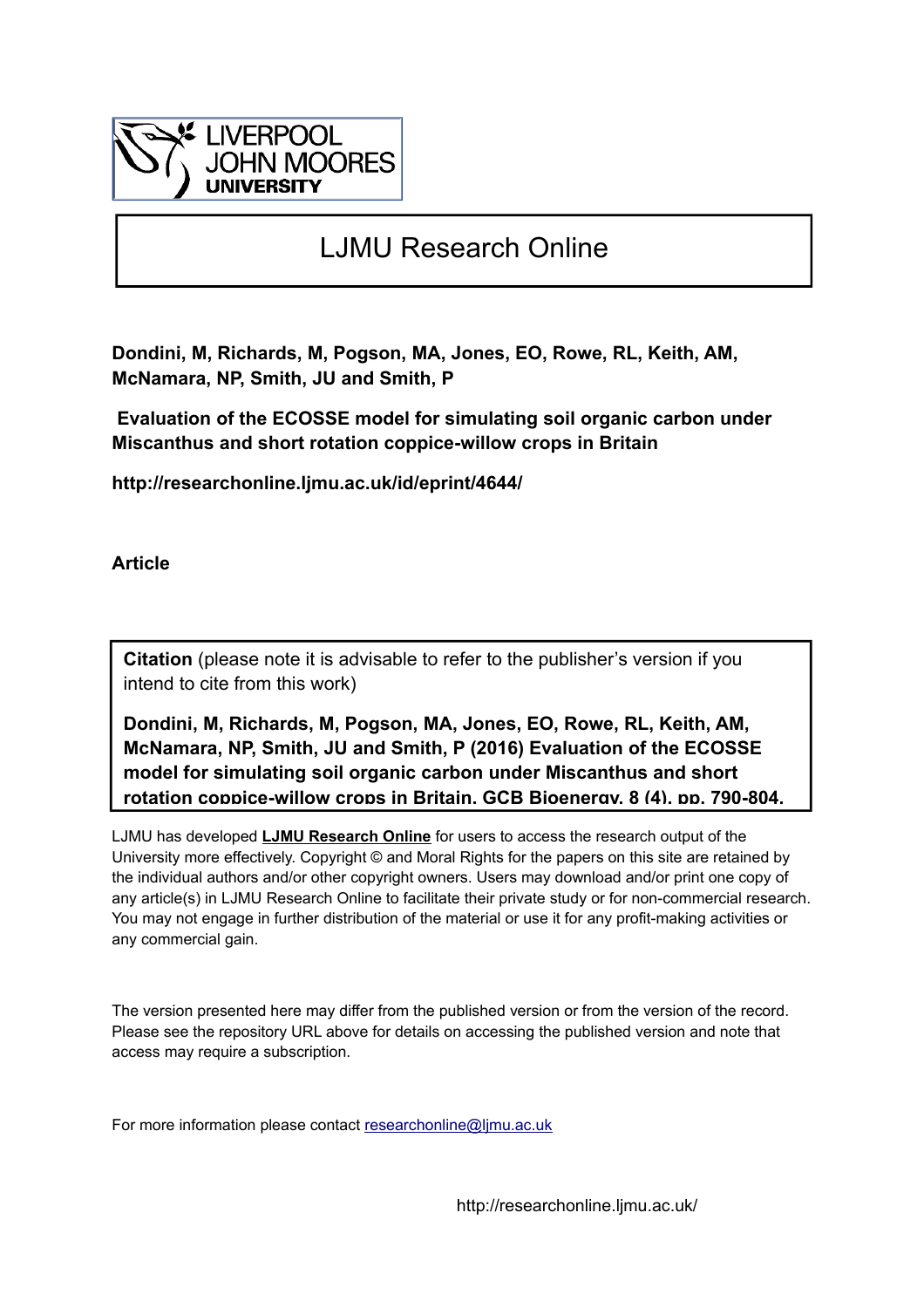GCB Bioenergy (2016) 8, 790–804, doi: 10.1111/gcbb.12286

# Evaluation of the ECOSSE model for simulating soil organic carbon under Miscanthus and short rotation coppice-willow crops in Britain

MARTA DONDINI<sup>1</sup>, MARK RICHARDS<sup>1</sup>, MARK POGSON<sup>1,2</sup>, EDWARD O. JONES<sup>1</sup>, REBECCA L. ROWE<sup>3</sup>, AIDAN M. KEITH<sup>3</sup>, NIALL P. MCNAMARA<sup>3</sup>, JOANNE U. SMITH<sup>1</sup> and PETE  $SMITH<sup>1</sup>$ 

 $^1$ Institute of Biological and Environmental Sciences, School of Biological Sciences, University of Aberdeen, 23 St Machar Drive, Aberdeen, UK, <sup>2</sup>Academic Group of Engineering, Sports and Sciences, University of Bolton, Deane Road, Bolton BL3 5AB, UK,  $^3$ Centre for Ecology & Hydrology, Lancaster Environment Centre, Library Avenue, Bailrigg, Lancaster LA1 4AP, UK

# Abstract

In this paper, we focus on the impact on soil organic carbon (SOC) of two dedicated energy crops: perennial grass Miscanthus x Giganteus (Miscanthus) and short rotation coppice (SRC)-willow. The amount of SOC sequestered in the soil is a function of site-specific factors including soil texture, management practices, initial SOC levels and climate; for these reasons, both losses and gains in SOC were observed in previous Miscanthus and SRC-willow studies. The ECOSSE model was developed to simulate soil C dynamics and greenhouse gas emissions in mineral and organic soils. The performance of ECOSSE has already been tested at site level to simulate the impacts of land-use change to short rotation forestry (SRF) on SOC. However, it has not been extensively evaluated under other bioenergy plantations, such as Miscanthus and SRC-willow. Twenty-nine locations in the United Kingdom, comprising 19 paired transitions to SRC-willow and 20 paired transitions to Miscanthus, were selected to evaluate the performance of ECOSSE in predicting SOC and SOC change from conventional systems (arable and grassland) to these selected bioenergy crops. The results of the present work revealed a strong correlation between modelled and measured SOC and SOC change after transition to Miscanthus and SRC-willow plantations, at two soil depths (0–30 and 0–100 cm), as well as the absence of significant bias in the model. Moreover, model error was within (i.e. not significantly larger than) the measurement error. The high degrees of association and coincidence with measured SOC under Miscanthus and SRC-willow plantations in the United Kingdom, provide confidence in using this process-based model for quantitatively predicting the impacts of future land use on SOC, at site level as well as at national level.

Keywords: ECOSSE model, energy crops, land-use change, Miscanthus, process-based model, short rotation coppice-willow, soil organic carbon

Received 24 March 2015; revised version received 4 June 2015 and accepted 15 June 2015

# Introduction

The European renewable energy directive 2009/28/EC (E.C., 2009) provides a legislative framework for reducing greenhouse gas (GHG) emissions by 20%, while achieving a 20% share of energy from renewable sources by 2020. Energy crops can contribute to both targets by replacing fossil fuel energy sources, as well as increasing soil organic carbon (SOC) sequestration, that is the long-term storage of carbon (C) in soil (Clifton-Brown et al., 2004). In this paper, we focus on the impact on SOC of two dedicated energy crops: short rotation coppice (SRC)-willow and perennial grass Miscanthus x Giganteus (Miscanthus).

Correspondence: Marta Dondini, tel. +44 (0)1224 273810, fax +44 (0)1224 272703, e-mail: marta.dondini@abdn.ac.uk

Short rotation coppicing is a system of semi-intensive cultivation of fast-growing, woody species. The rotations between harvests are short (3–4 years) in comparison with longer rotations in typical forests (Don et al., 2012), and the frequent harvests enhance root turnover (Block et al., 2006). Annual leaf litter in Europe has been estimated to be on average between 1 and  $5t$  ha<sup>-1</sup> (Baum et al., 2009); therefore, inputs of organic matter to soils under SRC are assumed to be relatively high compared to conventional crops. Moreover, no tillage is required during the lifetime of SRC which may enhance SOC sequestration (West & Post, 2002; Walter et al., 2015).

Short rotation coppicing of willow has a high potential to increase SOC due to the abundant above- and belowground biomass input. For example, a study by Tufekcioglu et al. (2003) reported that willow trees in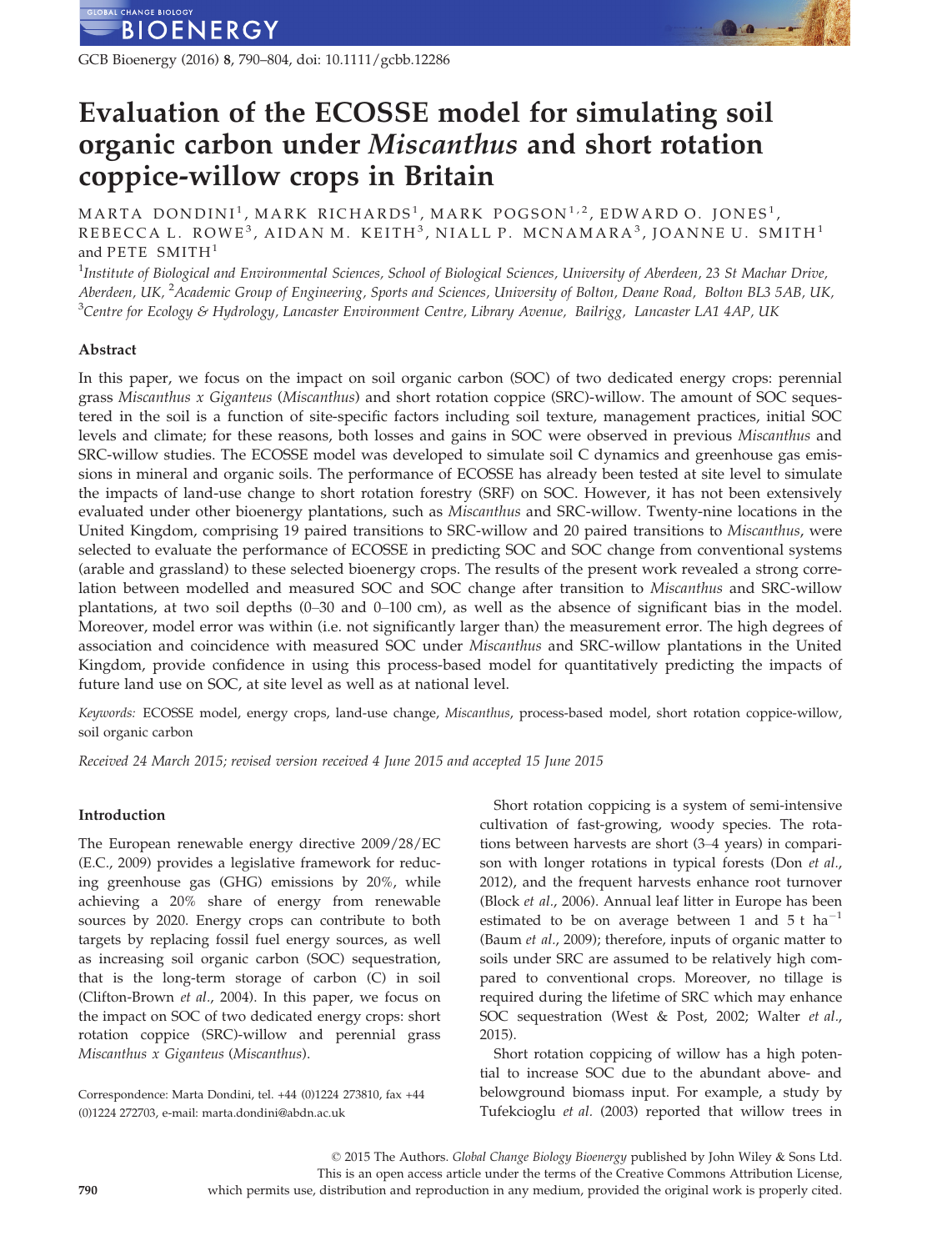Iowa, USA, can have greater productivity of fine root biomass than corn  $(5.8 \text{ t} \text{ ha}^{-1} \text{ vs. } 0.9 \text{ t} \text{ ha}^{-1} \text{ for corn},$ 7 years after establishment). Zan et al. (2001) established a factorial experiment with 4-year-old energy plantations in south-western Quebec, Canada. They reported an average SOC sequestration at 0–60 cm soil depth across sites, not including belowground biomass, of 130 t C ha<sup>-1</sup> following planting of willow, compared to 110 t C  $ha^{-1}$  measured in soil on abandoned agricultural fields used as a baseline for comparison and therefore an estimated SOC sequestration rate under willow of approximately  $4$  t C  $ha^{-1}$   $yr^{-1}$ . In a study of three mixed poplar, aspen and willow plantation sites across Germany, a small increase in SOC (45 and 44 t C  $ha^{-1}$ , under current vegetation and former arable soils, respectively) of 0.1–0.6 t C  $ha^{-1}$  yr<sup>-1</sup> in the upper 30 cm soil was observed after 7 years of transition from former arable soil (Jug et al., 1999; Meki et al., 2014).

In the United Kingdom, SRC-willow has been identified as the bioenergy crop with the greatest potential for C mitigation across the United Kingdom (Smith et al., 2000a,b). Willow is an ideal species for SRC in the United Kingdom because of its vigorous shoot regeneration after coppicing, and its suitability to regional climate and soil conditions (Britt et al., 1995; Grogan & Matthews, 2002). Grogan & Matthews (2002) estimated a SOC sequestration rate to 50 cm soil depth of 0.5 t C ha<sup>-1</sup> yr<sup>-1</sup> under SRC-willow plantations in the United Kingdom. They developed a model to characterize the essential processes underlying SOC dynamics relating to SOC sequestration but stressed the need for further model development to account for the dynamics of the system within each season, as well as for regional variations in yield and soil C inputs and outputs.

Miscanthus is one of the most promising dedicated energy crops with around 16 000 ha being established in the United Kingdom (Don et al., 2012). Several features of Miscanthus' physiology and the agricultural practices associated with its cultivation suggest a large potential for SOC sequestration (Dondini et al., 2009a). Miscanthus is usually harvested in spring to allow winter senescence to reduce plant moisture content. Leaving the crop standing over winter increases litter fall, leading to the accumulation of biomass on the soil surface (Zimmermann et al., 2013). In addition, as a rhizomatous crop it allocates a large proportion of the aboveground C to the roots and rhizomes during winter senescence, further increasing SOC stocks (Kuzyakov & Domanski, 2000). When Miscanthus is planted on former arable land, the absence of soil tillage results in less soil disturbance which, in turn, enhances SOC stabilization processes (Clifton-Brown et al., 2007).

The amount of SOC sequestered by Miscanthus is a function of site-specific factors including soil texture, management practices, initial SOC levels and climate (Lemus & Lal, 2005); for these reasons, both losses and gains in SOC were observed in Miscanthus studies (Hansen et al., 2004; Clifton-Brown et al., 2007). Several studies quantifying the changes in SOC on converting arable land to Miscanthus energy crop reported an increase in SOC; the reported SOC change rate, however, varied largely across and within experiments, ranging from 0.8 to 2.8 t C ha<sup>-1</sup> yr<sup>-1</sup> (Kahle *et al.*, 1999; Hansen *et al.*, 2004; Dondini et al., 2009a,b; Zimmermann et al., 2011; Felten & Emmerling, 2012). Changes from pasture to a Miscanthus energy crop have a small effect on SOC. In a review of the effect of land-use change to bioenergy production in Europe, Don et al. (2012) estimated a SOC change of  $-0.09$  t C ha<sup>-1</sup> yr<sup>-1</sup> if grassland was converted to Miscanthus. On the other hand, Zatta et al. (2014) reported that planting on semipermanent grasslands with a range of Miscanthus genotypes did not deplete SOC significantly after 6 years from establishment. Moreover, the authors suggested that it is highly unlikely that a reduction in SOC levels relative to initial values with increasing stand age will occur.

Methods for the determination of SOC involve direct and indirect approaches. Direct methods employ field and laboratory measurements of SOC stocks, but field documentation of SOC changes faces many challenges because of the heterogeneity of soils, environmental conditions, land-use history, sampling methods and analytical errors. Therefore, indirect methods, which require the use of process-based models, are used to predict SOC changes temporally and spatially (Saby et al., 2008). Computer models can also complement and extend the applicability of information collected in field trials (Meki et al., 2013). Combining measurement of SOC with models also provides a useful tool to test the model performance to simulate soil processes with a higher degree of confidence. In fact, model evaluation involves running a model using input values that have not been used during the calibration process, demonstrating that it is capable of making accurate simulations on a wide range of conditions (Moriasi et al., 2007).

Although several soil C models have been developed for conventional agricultural and forest systems, most of them have not been fully parameterized and effectively tested for application on Miscanthus and SRC-willow (Dimitriou et al., 2012; Borzęcka-Walker et al., 2013; Robertson et al., 2015). Here we focus on the applicability of the process-based model ECOSSE to predict SOC sequestration and SOC changes after transition to Miscanthus and SRC-willow.

The development of the ECOSSE model was mainly due to the need to simulate the C and nitrogen (N)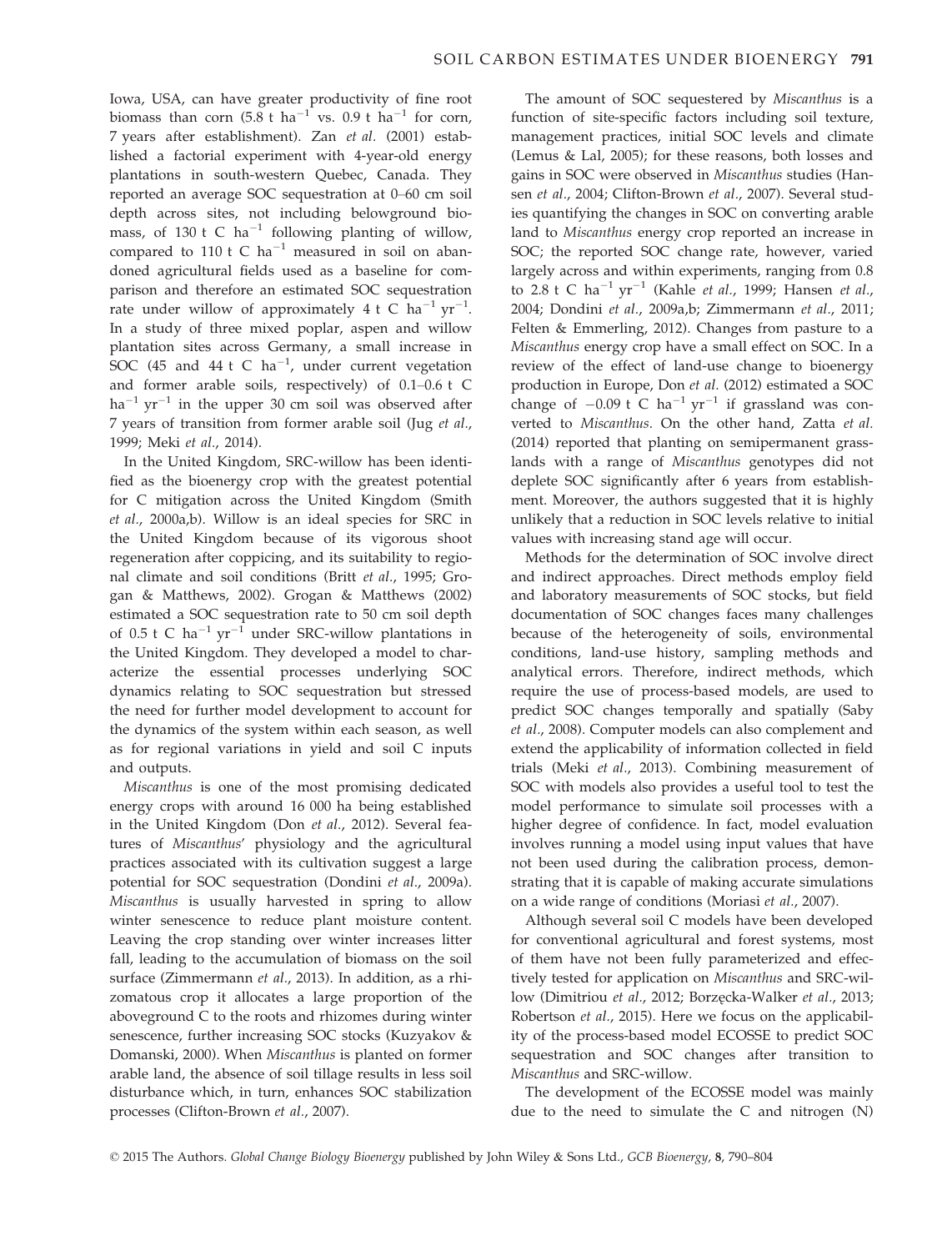cycles using minimal input data on both mineral and organic soils (Smith et al., 2010a,b). The ECOSSE model has already been validated and applied spatially to simulate land-use change impacts on SOC and GHG emissions over different soil types, to simulate SOC change under energy crops and to simulate soil N and nitrous oxide  $(N_2O)$  emissions in cropland sites in Europe (Smith et al., 2010b; Bell et al., 2012). It has also been previously evaluated against a range of soils under short rotation forestry (SRF) plantations across the United Kingdom (Dondini et al., 2015).

This paper evaluates the suitability of ECOSSE for estimating SOC sequestration from SRC-willow and Miscanthus soils in the United Kingdom after land-use change from conventional systems (grassland and arable). Based on the previous published recommendations, a combination of graphical techniques and error index statistics have been used for model evaluation (Moriasi et al., 2007). Model testing is often limited by the lack of field data to which the simulations can be compared (Desjardins et al., 2010) and by inconsistent sampling approaches and soil depths. In this study, the model is evaluated against observations at 29 locations in the United Kingdom, comprising 19 paired transitions to SRC-willow and 20 paired transitions to Miscanthus, and two soil depths  $(0-30$  and  $0-100$  cm), meaning that the mechanistic processes of ECOSSE can be thoroughly evaluated.

# Materials and methods

### ECOSSE model

The ECOSSE model includes five pools of soil organic matter (SOM), each decomposing with a specific rate constant. Decomposition is sensitive to temperature, soil moisture and vegetation cover, and so soil texture, pH, bulk density and clay content of the soil along with land-use and monthly climate data are the inputs to the model (Coleman & Jenkinson, 1996; Smith et al., 1997). The ECOSSE model simulates the C and N cycles for six categories of vegetation: arable, grassland, forestry, and seminatural, SRC-Willow and Miscanthus.

The soil input of the vegetation (SI) is estimated by a modification of the Miami model (Lieth, 1972), which is a simple conceptual model that links the climatic net primary production of biomass (NPP) to annual mean temperature (T) and total precipitation (P) (Grieser et al., 2006). Separate estimates are obtained for NPP as a function of temperature and precipitation according to empirical relationships, and the Miami estimate of NPP is found as the minimum of these two estimates. The NPP estimated by the Miami model is then rescaled for each land-cover type. The scaling factor for Miscanthus (1.6) was calculated as the ratio of mean UK yield estimated using Miscanfor (Hastings et al., 2014), converted to NPP, to mean UK NPP estimated by Miami. The scaling factor for SRC-willow (0.875) was calculated by adjusting the Miscanthus scaling factor by the ratio of SRC-willow yield values (Styles et al., 2008) to Miscanthus yield values. SI is then estimated as a fixed proportion of the rescaled NPP according to the land cover, as described by Schulze et al. (2010). The linear rescaling of the nonlinear Miami functions is reasonable given the near-linear behaviour of the Miami functions in the temperature and precipitation range of the United Kingdom. The NPP estimated by the Miami model is a function of climatic variables only; therefore, it does not capture the effects of other local environmental factors such as N inputs. However, the rescaling factors derived for each land-use type implicitly account for standard management practices. For a full description of the ECOSSE model, refer to Smith et al. (2010a).

The minimum ECOSSE input requirements for site-specific simulations are as follows:

Climate/atmospheric data:

- Thirty years of average monthly rainfall, potential evapotranspiration (PET) and temperature and
- Monthly rainfall and temperature.

Soil data:

- Initial SOC content,
- Soil sand, silt and clay content,
- Soil bulk density,
- Soil pH and
- Soil depth.

Land-use data:

• Land use for each simulation year.

The initialization of the model is based on the assumption that the SOC is at steady state under the initial land use at the start of the simulation. Previous work has used SOC measured at steady state to determine the plant inputs that would be required to achieve an equivalent simulated value (e.g. Smith et al., 2010a). This approach iteratively adjusts plant inputs until measured and simulated values of SOC converge. Running the simulations to steady state with this adjusted rate of plant input therefore provides an estimate of the activity of the SOM as expressed by the relative C pool sizes of the decomposable plant material, resistant plant material, microbial biomass (BIO) and humified organic matter. However, where input data are missing, most notably the description of the drainage of the soil, the OM in soil with restricted drainage is actually decomposing more slowly than would be calculated from the available soil descriptors. This results in an unrealistically high estimate of plant inputs to compensate for the elevated simulated decomposition rate. In the absence of additional measurements, estimates of plant inputs from the NPP model Miami (Lieth, 1972, 1973) can be used to account for rate modifiers that are missing due to the lack of input data. This approach instead fixes the plant inputs at the rate estimated by the Miami model and then iteratively adjusts an additional decomposition rate modifier until the SOC simulated using long-term climate data converges with the measured value. The same rate modifier is used for all pools, so this approach is adjusting the overall activity of the SOM to account for the missing input data, not the rate constants of the pools, which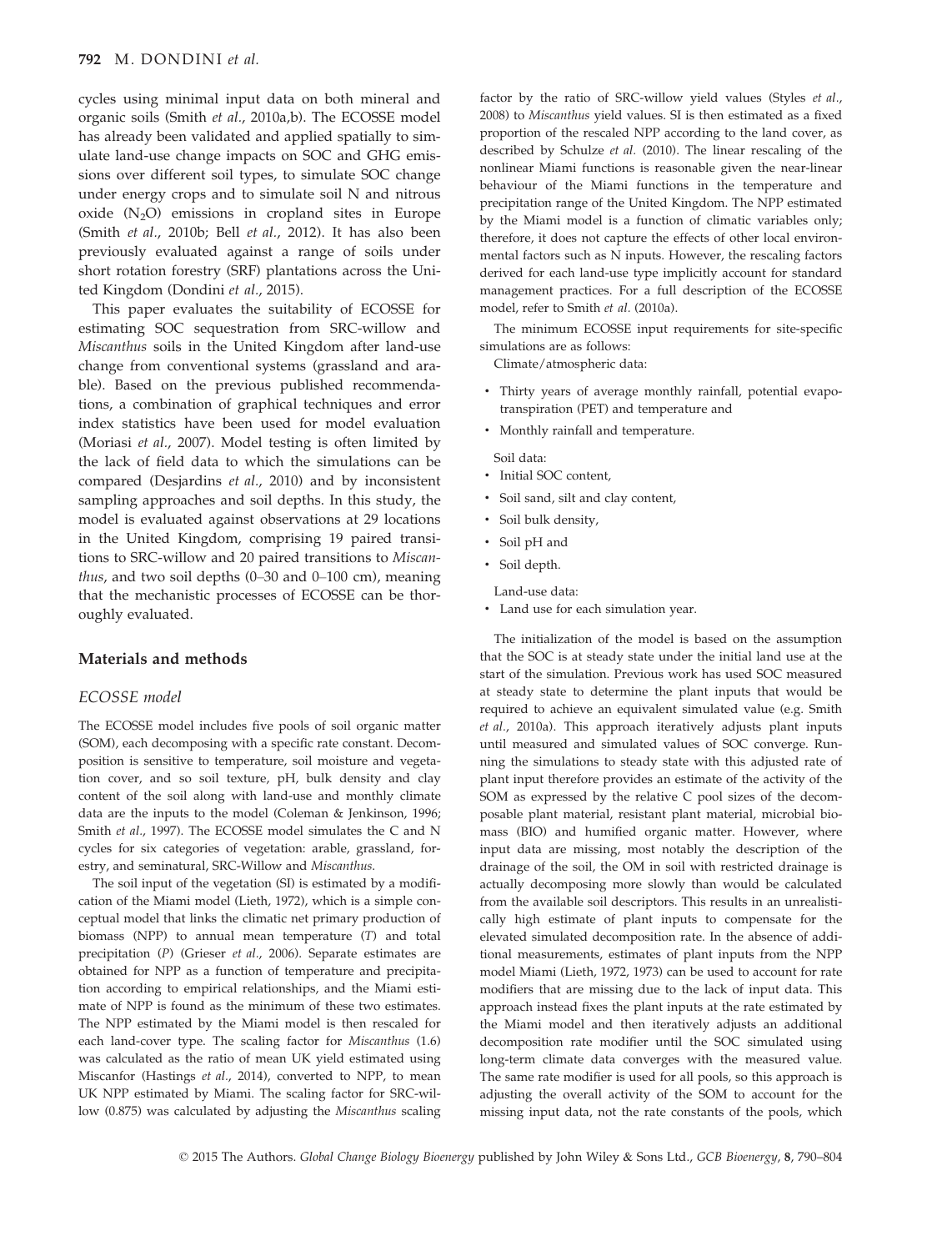|           | Transitions       |              | Duration between  |
|-----------|-------------------|--------------|-------------------|
|           | (previous land    | Latitude,    | establishment and |
| Site no.  | use in bold)      | Longitude    | sampling (years)  |
| 1         |                   |              | 5                 |
| 2         | <b>SRC-willow</b> | $53.7, -0.8$ | 12                |
|           | SRC-willow        |              |                   |
| $1 + 2C$  | Arable            |              | $20+$             |
| 3         | SRC-willow        | $53.2, -0.8$ | 11                |
| 4         | SRC-willow        |              | 7                 |
| 4C        | Arable            |              | $20+$             |
| 5         | SRC-willow        | $53.2, -0.7$ | 4                 |
| 5С        | Grassland         |              | $20+$             |
| 6         | <b>SRC-willow</b> | $54.6, -2.7$ | 13                |
| 6C        | Arable            |              | $20+$             |
| 7         | SRC-willow        |              | 4                 |
| 7C        | Grassland         |              | 7                 |
| 8         | <b>SRC-willow</b> | $50.9, -0.4$ | 4                 |
| 8C        | Grassland         |              | 12                |
| 9         | <b>SRC-willow</b> | $51.7, -0.9$ | 5                 |
| 10        | Miscanthus        |              | 5                 |
| $9 + 10C$ | Arable            |              | 32                |
| 11        | Miscanthus        | $54.0, -1.2$ | 5                 |
| 11C       | Arable            |              | $20+$             |
| 12        | Miscanthus        | $54.1, -1.1$ | 6                 |
| 12C       | Grassland         |              | 4                 |
| 13        | Miscanthus        | $53.4, -0.5$ | 2                 |
| 13C       | Arable            |              | $20+$             |
| 14        | Miscanthus        | 53.2, 0.1    | 7                 |
| 14C       | Grassland         |              | 6                 |
| 15        | SRC-willow        | $51.5, -0.8$ | 6                 |
| 15C       | Arable            |              | $20+$             |
| 16        | Miscanthus        | $51.5, -1.3$ | 5                 |
| 16C       | Arable            |              | $20+$             |
| 17        | SRC-willow        | $51.5, -1.6$ | 22                |
| 17C       | Grassland         |              | Unknown           |
| 18        | SRC-willow        |              | 7                 |
| 18C       | Arable            |              | Unknown           |
| 19        | Miscanthus        | $51.8, -1.6$ | 5                 |
| 19C       | Arable            |              | $20+$             |
| 20        | SRC-willow        | $52.2, -1.9$ | 9                 |
| 22        | SRC-willow        |              | 22                |
| 20, 22C   | Grassland         |              | $32+$             |
| 23        | Miscanthus        | $53.2, -3.7$ | 5                 |
| 23C       | Grassland         |              | 8                 |
| 24        | Miscanthus        | $52.4, -4.0$ | 1                 |
| 24C       | Grassland         |              | 22                |
| 25        | Miscanthus        | $51.2, -2.8$ | 9                 |
| 25C       | Grassland         |              | $20+$             |
| 26        | <b>SRC-willow</b> | $50.7, -2.4$ | 5                 |
| 26C       | Arable            |              | $20+$             |
| 27        | Miscanthus        | $51.0, -3.1$ | 10                |
| 27C       | Arable            |              | $20+$             |
| 28        | Miscanthus        |              | 10                |
| 28C       | Grassland         |              | 29                |
| 29        | Miscanthus        | $50.5, -4.8$ | 9                 |
| 29C       | Grassland         |              | 10                |
| 30        | Miscanthus        | $50.4, -4.6$ | 5                 |
| 30<       | Arable            |              | Unknown           |
| 31        | Miscanthus        |              | 7                 |
| 31C       | Pasture           |              | $20+$             |
|           |                   |              |                   |

Table 1 Details of vegetation type, duration between establishment and sampling, and location of the study sites

Table 1 (continued)

| Site no. | Transitions<br>(previous land<br>use in bold) | Latitude,<br>Longitude | Duration between<br>establishment and<br>sampling (years) |
|----------|-----------------------------------------------|------------------------|-----------------------------------------------------------|
| 33       | SRC-willow                                    | $56.0, -3.6$           | 14                                                        |
| 33C      | Arable                                        |                        | $20+$                                                     |
| 34       | SRC-willow                                    | $56.2, -3.2$           | 6                                                         |
| 34C      | Grassland                                     |                        | Unknown                                                   |
| 35       | SRC-willow                                    | $51.7, -4.7$           | 9                                                         |
| 35C      | Grassland                                     |                        | $20+$                                                     |
| 36       | Miscanthus                                    |                        | 8                                                         |
| 36C      | Arable                                        |                        | $20+$                                                     |
| 37       | SRC-willow                                    | $54.8, -2.9$           | 6                                                         |
| 37C      | Arable                                        |                        | Unknown                                                   |
| 38       | <b>Miscanthus</b>                             | 52.6, 2.0              | 6                                                         |
| 38C      | Grassland                                     |                        | 14                                                        |
| 39       | Miscanthus                                    |                        | 6                                                         |
| 39C      | Arable                                        |                        | 39                                                        |
| 40       | Miscanthus                                    | $52.5, -0.5$           | 5                                                         |
| 40C      | Arable                                        |                        | $20+$                                                     |
| 41       | SRC-willow                                    |                        | 5                                                         |
| 42       | Miscanthus                                    | $53.1, -0.4$           | 5                                                         |
| 41/42C   | Arable                                        |                        | $20+$                                                     |

SRC, short rotation coppice.

remain a fixed characteristic of the model. The rate modifier calculated in this way is then used unchanged for any subsequent calculations to determine the impact of changes in land use. Here we are testing a modelling approach that can also be applied at large scales, so rather than measuring additional values at the specific sites, we used the above approach to evaluate the model using only the input data that would be available in large-scale simulations.

#### Data

In 2012/2013, 29 sites, including a total of 40 transitions, were sampled in Britain using a paired site comparison approach (Keith et al., 2015). The sites and the relative measurements contribute to the ELUM (Ecosystem Land Use Modelling & Soil Carbon GHG Flux Trial) project, which was commissioned and funded by the Energy Technologies Institute (ETI). Each transition consisted of one reference field (arable or grassland, depending on the previous land use of the site) and one adjacent bioenergy field (Miscanthus or SRC-willow); some sites contained multiple transitions. At each site, soil samples were collected at two soil depths, for a total of 40 transitions sampled at 0–30 cm soil depth and 38 transitions sampled at 0– 100 cm soil depth. In total, 12 arable to SRC-willow transitions, eight grassland to SRC-willow transitions, 11 arable to Miscanthus transitions and nine grassland to Miscanthus transitions were sampled (Table 1).

The soil of each bioenergy plantation or control field was sampled using a hierarchical design (Keith et al., 2015), developed to capture variability across different spatial scales (Conant & Paustian, 2002; Conant et al., 2003). Five sampling plots per field were randomly selected, and three soil cores

(continued)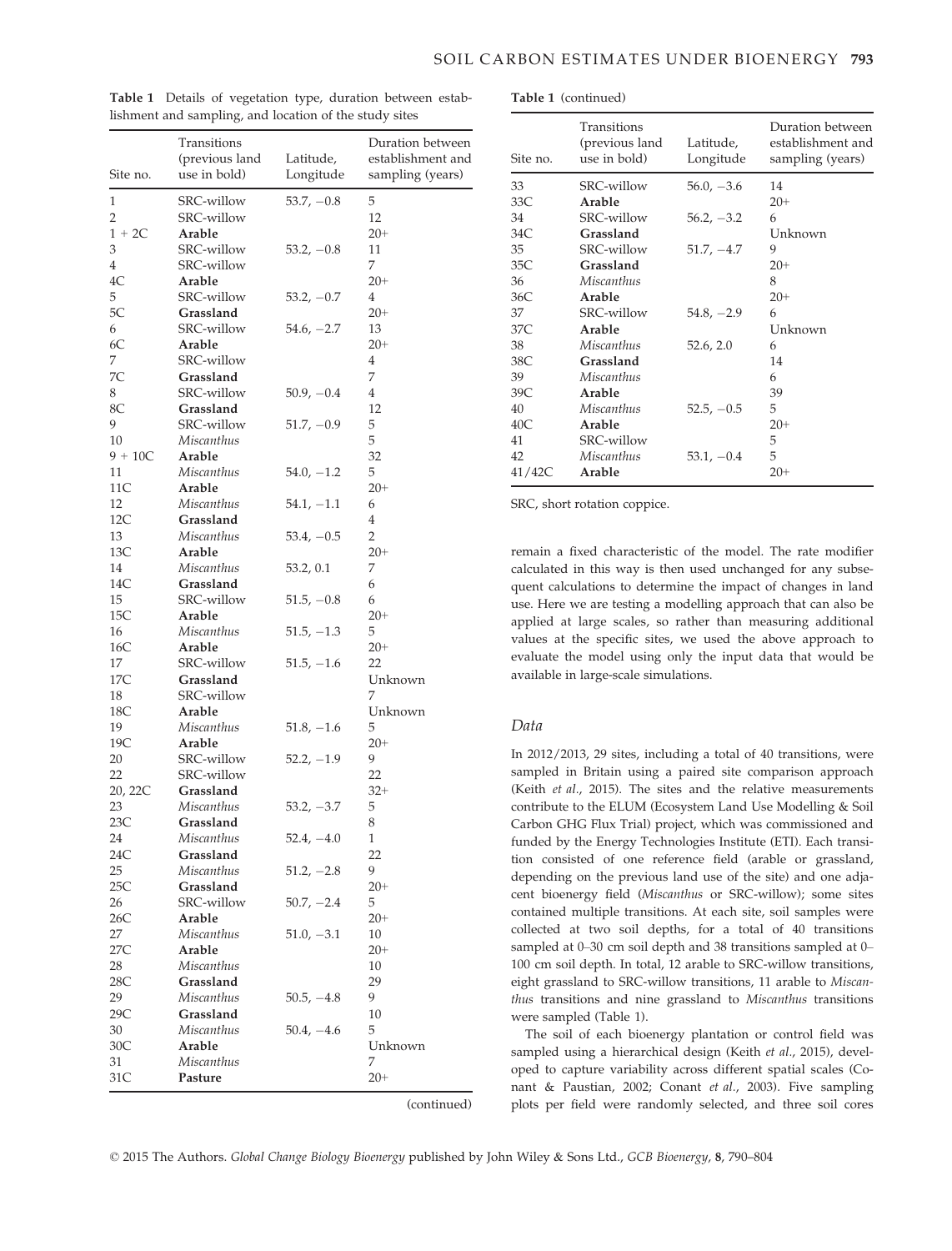| Table 2 Long-term (30 years) monthly rainfall and temperature at the location of the study sites. Monthly rainfall and temperature were extracted from the E-OBS data set<br>(Haylock et al., 2008; http://eca.knmi.nl/). Monthly PET was estimated using the Thornthwaite method (Thornthwaite, |                          |                |                      |                 |                       |                |         |                      |                 |                |                |                |                 |               |                 |             |               |                 | 1948)    |       |                  |                |                |                 |                |                                |               |                                   |  |
|--------------------------------------------------------------------------------------------------------------------------------------------------------------------------------------------------------------------------------------------------------------------------------------------------|--------------------------|----------------|----------------------|-----------------|-----------------------|----------------|---------|----------------------|-----------------|----------------|----------------|----------------|-----------------|---------------|-----------------|-------------|---------------|-----------------|----------|-------|------------------|----------------|----------------|-----------------|----------------|--------------------------------|---------------|-----------------------------------|--|
| Site code                                                                                                                                                                                                                                                                                        | $\sim$<br>$\overline{1}$ | LO<br>4,<br>3, | $\overline{ }$<br>6, | $\infty$        | $\overline{10}$<br>9, | $\Xi$          | $^{12}$ | $\mathbf{r}$         | 14              | $\overline{5}$ | $\frac{6}{2}$  | $^{18}$<br>12, | $\overline{19}$ | S<br>20       | ಔ               | $^{24}$     | ನಿ            | $\frac{26}{5}$  | 28<br>27 | 29    | ಸ<br>30          | 33             | 34             | 35              | 57             | వి<br>38                       | ₽             | $\overline{4}$                    |  |
| Rainfall (mm month <sup>-1</sup> )                                                                                                                                                                                                                                                               |                          |                |                      |                 |                       |                |         |                      |                 |                |                |                |                 |               |                 |             |               |                 |          |       |                  |                |                |                 |                |                                |               |                                   |  |
| January                                                                                                                                                                                                                                                                                          | 52                       | \$             | 139                  | $\pmb{\otimes}$ | 99                    | 57             | 57      | $\frac{8}{3}$        | 55              | 3              | 38             | 2              | 3               | ଞ             | $^{28}$         | 52          | 8             | 34              | 85       | 116   | Ξ                | S              | 86             | ଟ୍ଟ             | ॾ              | 3<br>3                         | 50            | ≇                                 |  |
| February                                                                                                                                                                                                                                                                                         | $\oplus$                 | 38             | 99                   | 53              | $\ddot{ }$            | $\pm$          | 41      | 37                   | 57              | 45             | $\ddot{ }$     | $\frac{15}{2}$ | ₩               | ≇             | 95              | 112         | 57            | 3               | 3        | 89    | 55               | 74             | 3              | 45              | R              | A.<br>₽                        | 38            | $\mathbb{S}$                      |  |
| March                                                                                                                                                                                                                                                                                            | ₽                        | 41             | $\overline{101}$     | 55              | $\frac{45}{5}$        | 45             | 45      | $\overline{+}$       | 41              | \$             | ₩              | 5              | 运               | 55            | 54              | 124         | 9g            | 2               | 2        | R     | 55               | R              | ଞ              | SS              | R              | 50<br>5                        | ₽             | ∓                                 |  |
| April                                                                                                                                                                                                                                                                                            | 45                       | \$             | 8                    | ₽               | 47                    | ≇              | \$      | 45                   | ₽               | ₽              | $\frac{15}{2}$ | \$             | ≇               | £3            | R               | 86          | 50            | 运               | S        | 2     | 3                | 词              | $\frac{15}{2}$ | œ,              | 56             | S3<br>යි                       | 4             | ₽                                 |  |
| May                                                                                                                                                                                                                                                                                              | \$                       | $\frac{45}{5}$ | 3                    | $\frac{45}{5}$  | 8                     | $\frac{15}{2}$ | ₩       | 45                   | ₽               | 52             | 52             | යි             | 55              | යි            | 3               | 85          | 5             | 运               | 54       | 5     | 5                | 38             | යි             | PS <sub>2</sub> | 5              | S3<br>යි                       | ₽             | ₩                                 |  |
| June                                                                                                                                                                                                                                                                                             | 57                       | 57             | $\mathbb{Z}^2$       | ₽               | 52                    | င္တ            | င္တ     | 54                   | $\frac{4}{9}$   | 52             | 运              | 5              | S3              | 38            | 52              | S           | 55            | 56              | 58       | 2     | 3                | S              | 3              | చ               | 2              | 58<br>38                       | යි            | 5g                                |  |
| July                                                                                                                                                                                                                                                                                             | 50                       | 47             | $\frac{8}{4}$        | ₽               | $\ddot{ }$            | PS             | PS      | 49                   | 47              | 4              | ₽              | ₽              | 2               | යි            | 74              | 105         | යි            | 5               | 57       | 2     | 5                | 2              | 3              | వ               | $\mathbb{Z}^4$ | S<br>£3                        | $\frac{8}{2}$ | ₽                                 |  |
| August                                                                                                                                                                                                                                                                                           | 57                       | 53             | 95                   | 5               | 54                    | 3              | 3       | 55                   | 54              | 56             | 55             | 55             | 58              | $\mathcal{S}$ | 88              | 114         | $\mathcal{S}$ | 56              | 57       | K     | 3                | $\mathbb{Z}^4$ | 2              | R               | 80             | $\mathcal{S}$<br>$\mathcal{S}$ | 54            | æ                                 |  |
| September                                                                                                                                                                                                                                                                                        | 50                       | $\frac{8}{3}$  | $\overline{101}$     | 5               | 52                    | 52             | PS      | 47                   | 47              | 54             | 52             | 54             | 55              | 3             | $\approx$       | $\bar{\Xi}$ | 2             | 2               | 8        | 8     | 55               | 8              | Б              | 3               | 83             | 59<br>3                        | 50            | ₽                                 |  |
| October                                                                                                                                                                                                                                                                                          | 54                       | 52             | 135                  | 86              | $\mathcal{S}$         | 57             | 57      | 52                   | 54              | 8              | $\mathcal{S}$  | S              | S               | 8             | $\mathbb{S}^2$  | 174         | 80            | 82              | 89       | 110   | $\approx$        | $\Xi$          | 22             | $\mathbb{S}$    | 105            | 2<br>2                         | යි            | æ                                 |  |
| November                                                                                                                                                                                                                                                                                         | 54                       | 51             | 136                  | 86              | 62                    | 58             | 38      | 52                   | 55              | 8              | 2              | 8              | Z               | ଞ             | 君               | Ε           | R,            | 86              | 78       | 흐     | $\overline{114}$ | X              | $\approx$      | 108             | 103            | G5<br>ଞ                        | 54            | S                                 |  |
| December                                                                                                                                                                                                                                                                                         | 57                       | 53             | 138                  | 82              | S <sub>9</sub>        | $\circ$        | $\circ$ | 53                   | 52              | 2              | ශී             | 57             | 57              | 57            | 141             | 168         | 83            | 92              | 89       | 118   | 112              | 95             | R              | 95              | 104            | 2<br>57                        | 52            | 运                                 |  |
| Temperature (°C)                                                                                                                                                                                                                                                                                 |                          |                |                      |                 |                       |                |         |                      |                 |                |                |                |                 |               |                 |             |               |                 |          |       |                  |                |                |                 |                |                                |               |                                   |  |
| January                                                                                                                                                                                                                                                                                          | 3.9                      | 4.0            | 2.3                  | 5.0             | 4.2                   | 3.5            | 3.5     | Q                    | $\frac{1}{4}$   | 4.0            | $^{4.4}$       | 4.2            | $\frac{1}{4}$   | 4.0           | 3.4             | 3.9         | 5.0           | 4.7             | 5.0      | 5.6   | 6.3              | 3.0            | 3.3            | 5.9             | 3.2            | 3.9                            | 3.9           | ⋥<br>3.9                          |  |
| February                                                                                                                                                                                                                                                                                         | 4.2                      | 4.2            | 2.6                  | 4.9             |                       | 3.9            | 3.9     | Ņ                    | 4.2             | 4.2            | 4.5            | 4.3            | 4.2             | 4.1           | 3.2             | 3.9         | 5.0           | 4.7             | 5.0      | 5.4   | 51               | 3.4            | 3.7            | 5.7             | 3.6            | 4.0                            | 4.0           | $\frac{4}{4}$<br>$\overline{4.1}$ |  |
| March                                                                                                                                                                                                                                                                                            | 61                       | 6.3            | 4.1                  | 6.7             | 6.4                   | 5.7            | 5.7     | Ċ,<br>c              | 6.2             | 6.2            | 6.5            | 3              | 6.2             | 6.0           | 4.7             | 5.4         | 6.7           | 6.3             | 6.6      | 6.6   | 73               | 5              | 5.3            | 6.9             | 5.3            | 6.0                            | 6.0           | 6.5<br>6.2                        |  |
| April                                                                                                                                                                                                                                                                                            | 8.2                      | 8.3            | 6.3                  | 8.8             | 8.5                   | 7.7            | 7.7     | ĉ,<br>$\infty$       | $\overline{81}$ | 8.3            | 8.6            | 8.4            | 8.3             | 8.1           | 6.5             | 7.3         | 8.6           | $\overline{81}$ | 8.5      | 8.0   | 8.8              | 7.2            | 7.4            | 8.5             | 7.4            | $\overline{81}$                | ವ             | 8.6<br>8.3                        |  |
| May                                                                                                                                                                                                                                                                                              | 11.2                     | 11.4           | 9.4                  | 12.1            | 11.8                  | 10.7           | 10.7    | 4<br>Ξ               | 11.3            | 11.6           | 11.8           | 11.7           | 11.6            | 11.3          | 9.5             | 10.3        | 11.8          | 11.4            | 11.6     | 10.8  | 11.6             | 10.0           | 10.2           | 11.2            | 10.4           | 11.3                           | 11.3          | 11.6<br>11.5                      |  |
| June                                                                                                                                                                                                                                                                                             | 14.1                     | 14.4           | 12.0                 | 14.9            | 14.8                  | 13.5           | 13.5    | 4<br>14              | 14.2            | 14.6           | 14.8           | 14.6           | 14.5            | 14.1          | 12.0            | 12.6        | 14.6          | 14.2            | 14.4     | 13.4  | 14.1             | 12.8           | Ξ.             | 13.6            | 13.0           | 14.1                           | 14.1          | 14.5<br>14.4                      |  |
| July                                                                                                                                                                                                                                                                                             | 16.3                     | 16.5           | 14.0                 | 17.0            | 17.0                  | 15.7           | 15.7    | 16.6                 | 16.4            | 16.8           | 17.1           | 16.8           | 16.8            | 16.4          | 13.9            | 14.6        | 16.7          | 16.3            | 16.5     | 15.4  | 16.0             | 14.6           | 14.7           | 15.5            | 15.0           | 16.2                           | 16.2          | 16.8<br>16.6                      |  |
| August                                                                                                                                                                                                                                                                                           | 16.2                     | 16.4           | 13.6                 | 17.0            | 16.9                  | 15.6           | 15.6    | rù<br>16.            | 16.5            | 16.7           | 16.9           | 16.6           | 16.6            | 16.1          | 13.8            | 14.4        | 16.6          | 16.2            | 16.4     | 15.5  | 16.2             | 14.4           | 14.6           | 15.7            | 14.6           | 16.0                           | 16.0          | 16.6<br>16.6                      |  |
| September                                                                                                                                                                                                                                                                                        | 13.8                     | 14.0           | 11.3                 | 14.8            | 14.3                  | 13.3           | 13.3    | H<br>$\overline{14}$ | 14.3            | 14.1           | 14.3           | 14.1           | 14.0            | 13.7          | 11.9            | 12.6        | 14.3          | 13.9            | 14.2     | 13.7  | 14.4             | 12.0           | 12.3           | 14.1            | 12.3           | 13.6                           | 14.1<br>13.6  | 14.2                              |  |
| October                                                                                                                                                                                                                                                                                          | 10.4                     | 10.5           | 8.3                  | 11.7            | 10.7                  | 10.0           | 10.0    | $\circ$<br>$\dot{=}$ | 10.8            | 10.6           | 10.8           | 10.7           | 10.5            | 10.3          | 51              | 9.7         | 11.2          | 10.9            | Ξ        | $\Xi$ | 11.8             | 8.9            | 9.2            | 11.6            | 9.3            | 10.2                           | 10.2          | 10.7<br>10.5                      |  |
| November                                                                                                                                                                                                                                                                                         | $6.7$                    | 6.7            | 5.0                  | $_{\rm 8.0}$    | 6.9                   | 6.3            | 6.3     | œ<br>ی               | $7.0\,$         | 6.8            | $\overline{z}$ | $7.0\,$        | 6.9             | 6.7           | $\overline{61}$ | 6.6         | 7.7           | 7.4             | 7.7      | 8.2   | 8.9              | r.<br>ro.      | 5.8            | 8.7             | 5.8            | 6.6                            | 6.6           | 7.0<br>6.7                        |  |
| December                                                                                                                                                                                                                                                                                         | 4.4                      | 4.5            | 2.8                  | 5.7             | 4.7                   | 4.1            | 4.1     | rÜ<br>4              | 4.7             | 4.5            | 4.9            | 4.7            | 4.6             | 4.5           | 4.0             | 4.4         | 5.5           | 5.3             | 5.6      | 6.3   | 7.0              | 3.4            | 3.6            | 6.7             | 3.6            | 4.3                            | 4.3           | 4.4<br>4.4                        |  |
|                                                                                                                                                                                                                                                                                                  |                          |                |                      |                 |                       |                |         |                      |                 |                |                |                |                 |               |                 |             |               |                 |          |       |                  |                |                |                 |                |                                |               |                                   |  |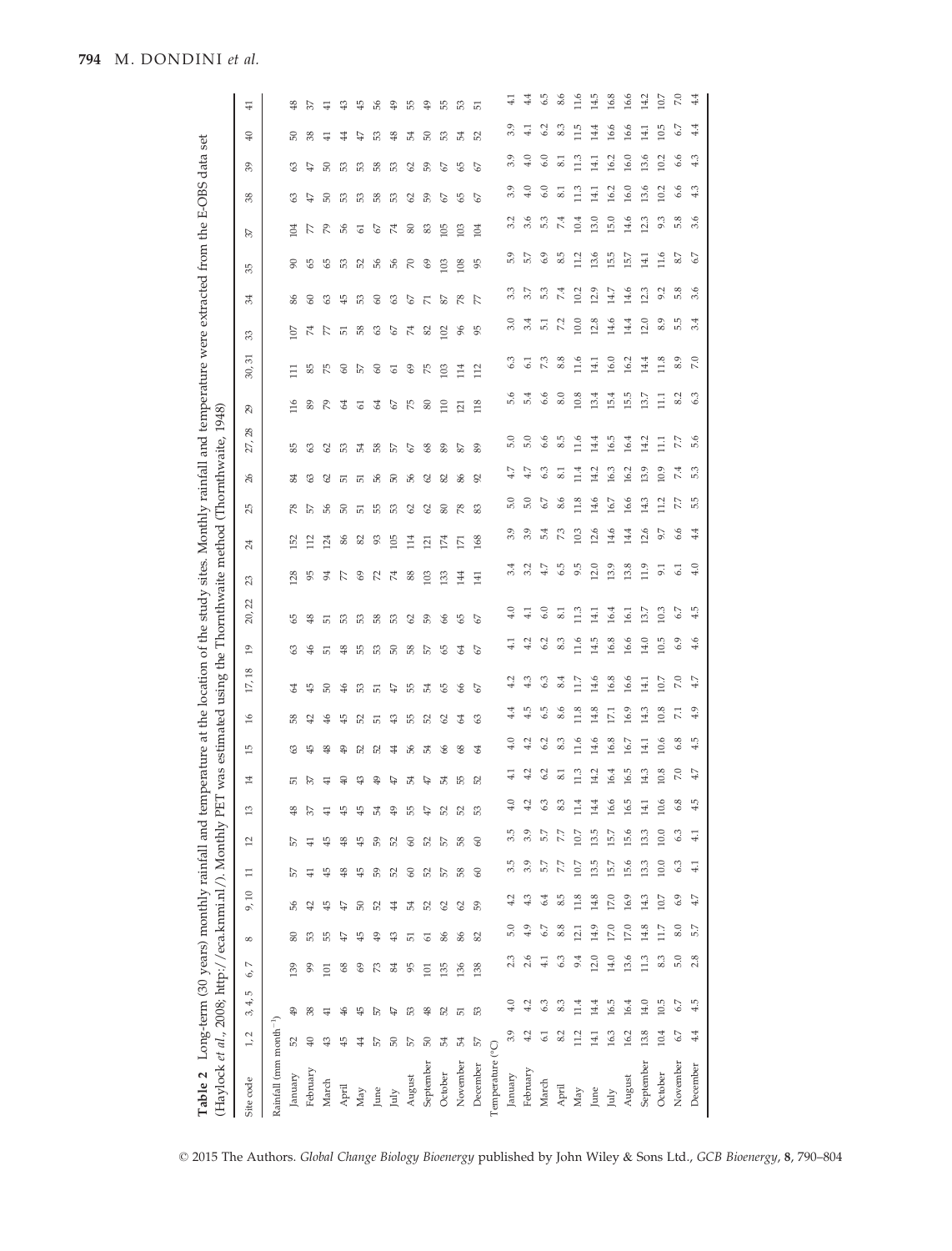

Fig. 1 Correlation between measured and modelled SOC at the reference sites at 0–30 cm soil depth. Error bars represent 95% confidence interval of measured values. SOC, soil organic carbon.



Fig. 2 Comparison between modelled and measured SOC at the Miscanthus sites at 0-30 cm soil depth. Error bars represent 95% confidence interval of measured values. SOC, soil organic carbon.

were taken to a depth of 30 cm within each sampling plot. Soil cores were divided in the field into 0–15 and 15–30 cm (measuring from the base of the core). One of the five sampling plots was randomly selected and three 1-m cores were taken, except for site 38. Due to the high stones content at site 38, it was possible to sample just two 1-m cores. On return to the laboratory, the 1-m cores were divided into four sections: 0–15, 0–30, 30–50 and 50–100 cm. The rationale behind the sampling approach for the 1-m soil cores was largely based on feasibility and practicality.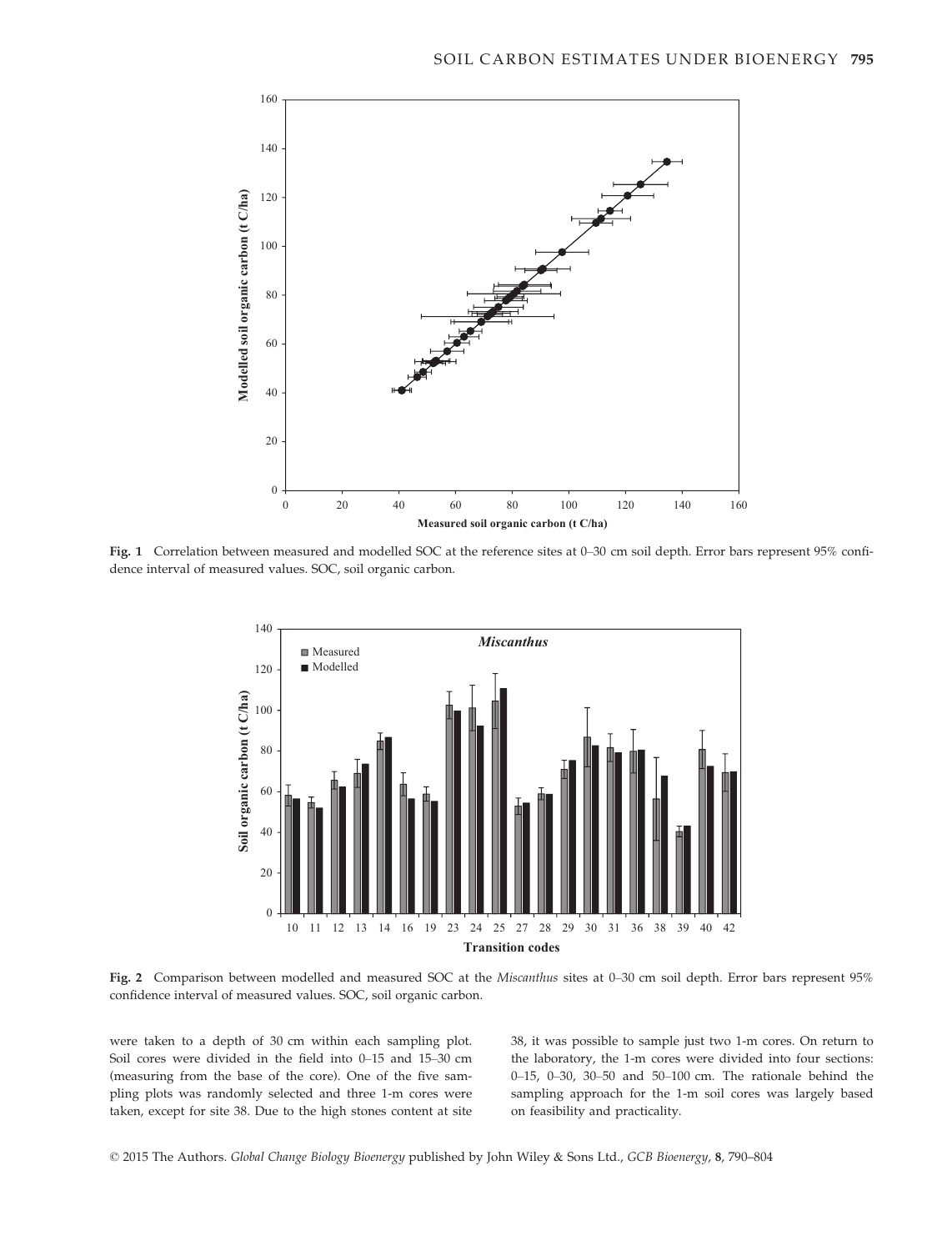

Fig. 3 Comparison between modelled and measured SOC at the SRC-willow sites at 0–30 cm soil depth. Error bars represent 95% confidence interval of measured values. SOC, soil organic carbon; SRC, short rotation coppice.

Table 3 ECOSSE model performance at simulating soil C at the reference sites at 0–30cm soil depth, Miscanthus and SRC-willow fields for two soil depths (0–30 and 0–100 cm). Association is significant for  $t > t$  (at  $P = 0.05$ ). Model bias is not significant for  $E < E_{95}$ . Error between measured and modelled values is not significant for  $F < F$  (critical at 5%)

|                                 | $0-30$ cm depth |            |            | $0-100$ cm depth  |            |
|---------------------------------|-----------------|------------|------------|-------------------|------------|
|                                 | Reference       | Miscanthus | SRC-willow | <i>Miscanthus</i> | SRC-willow |
| $r =$ Correlation coefficient   | 1.0             | 0.95       | 0.72       | 0.93              | 0.9        |
| t-value                         | 79.38           | 12.27      | 4.37       | 10.24             | 8.15       |
| <i>t</i> -value at $(P = 0.05)$ | 2.03            | 2.11       | 2.1        | 2.11              | 2.13       |
| $E =$ Relative error            | 0               |            |            | 3                 | $-3$       |
| $E_{95}$ (95% Confidence limit) | 9               | 13         | 10         | 92                | 87         |
| F                               | 0               | 0.01       | 0.08       |                   |            |
| $F$ (Critical at 5%)            | 1.48            | 1.69       | 1.69       | 1.71              | 1.77       |
| Number of values                | 40              | 20         | 20         | 20                | 18         |

SRC, short rotation coppice.

Air-dried soil samples were sieved to 2 mm, and the mass and volume of stones and roots remaining on the sieve were recorded. A subsample of the sieved soil was oven-dried (105 °C for 12 h) and subsequently ball-milled (Fritsch Planetary Mill); samples were analysed for %C using a LECO TruSpec CN analyser (Leco, TruSpec CN, St. Joseph, MI, USA), and a 100 mg subsample was used for the assessment of OC concentration using an elemental analyser (Leco, TruSpec CN). Prior to OC analysis, soil subsamples that were either from sites located on soil types known to contain inorganic C or which had pH values >6.5 were tested for the presence of inorganic C. Samples that tested positive were treated to remove inorganic C by acid fumigation following the procedure detailed by Harris et al. (2001).

The change in SOC was assumed to be the difference between the bioenergy and non-bioenergy pair. Measurements of SOC, soil bulk density, soil texture and soil pH, as well as information on the land-use history, were collated for each field. Soil texture was determined for the top 30 cm soil depth; therefore, soil texture data for the 30–100 cm soil depth were extracted from soil data at 1 km resolution for England and Wales, Scotland and Northern Ireland as described in Bradley et al. (2005), first used to run RothC in support of the Land use, land-use change and forestry (LULUCF) inventory (Falloon et al., 2006).

Air temperature and precipitation data at each location were extracted from the E-OBS gridded data set from the EU-FP6 project ENSEMBLES, provided by the ECA&D project (Haylock et al., 2008), publicly available at [http://eca.knmi.nl/.](http://eca.knmi.nl/) For each location, monthly air temperature and precipitation for each simulated year was collated and a long-term (30 years before transition) average was also calculated (Table 2). Monthly PET was estimated using the Thornthwaite method (Thornthwaite,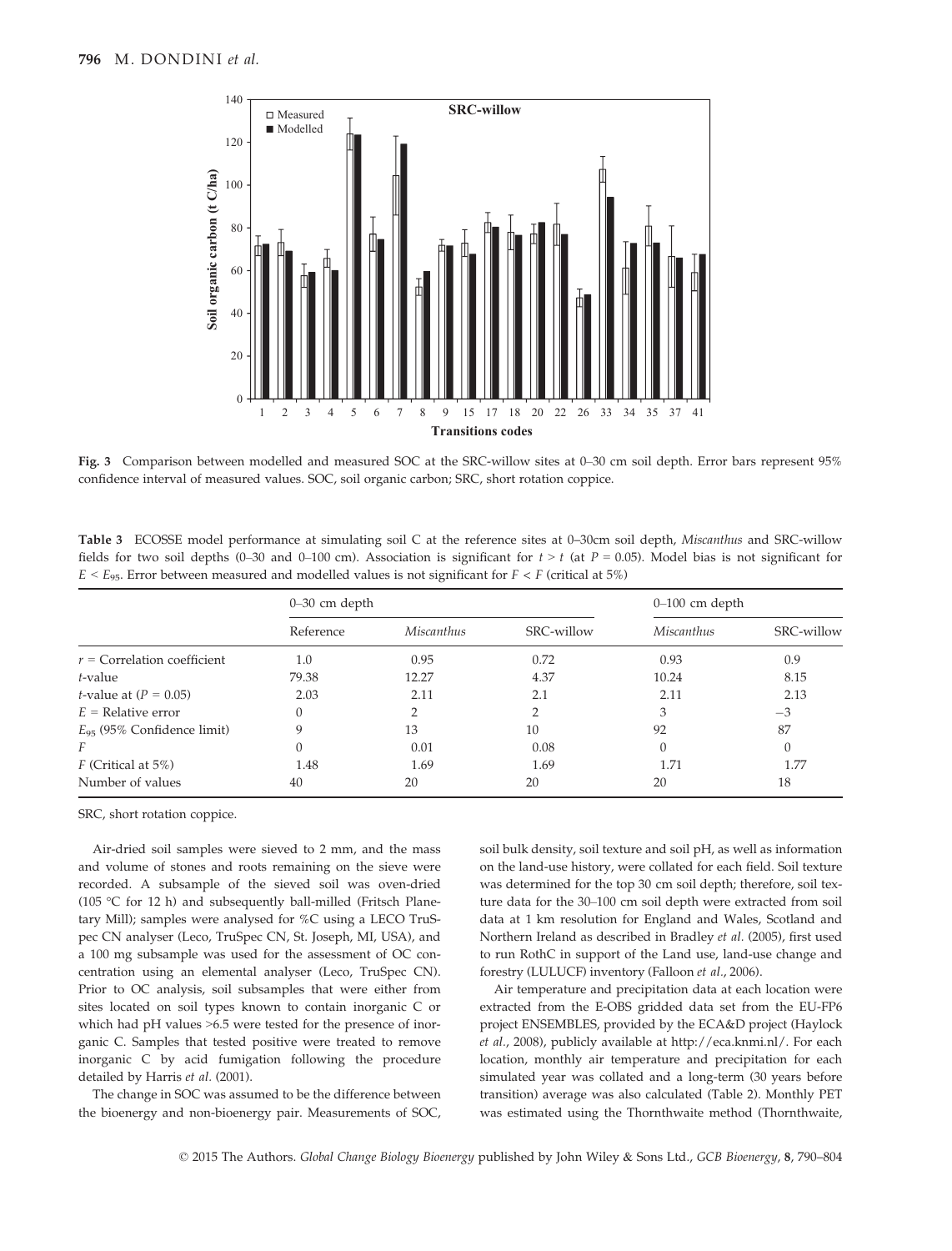

Fig. 4 Comparison between modelled and measured SOC at the *Miscanthus* sites at 0–100 cm soil depth. Error bars represent 95% confidence interval of measured values. SOC, soil organic carbon



Fig. 5 Comparison between modelled and measured SOC at the SRC-willow sites at 0–100 cm soil depth. Error bars represent 95% confidence interval of measured values. SOC, soil organic carbon; SRC, short rotation coppice.

1948), which has been used in other modelling studies when direct observational data have not been available (e.g. Smith et al., 2005; Yokozawa et al., 2010; Bell et al., 2012).

#### Model evaluation

At each site, each transition from conventional (arable or grassland) to bioenergy crop (Miscanthus or SRC-willow) was modelled and the simulated SOC was compared to the

measured SOC. Based on the site information provided, the measured SOC at each reference arable/grassland site was used as the starting C input to the model, assuming that the soil at the reference site had been in equilibrium before the transition. The model has not been recalibrated or reparameterized using the data presented in this study; therefore, the presented results are an independent test of the ability of the model to simulate SOC under Miscanthus and SRC-willow as well as change in SOC from grassland/arable.

© 2015 The Authors. Global Change Biology Bioenergy published by John Wiley & Sons Ltd., GCB Bioenergy, 8, 790–804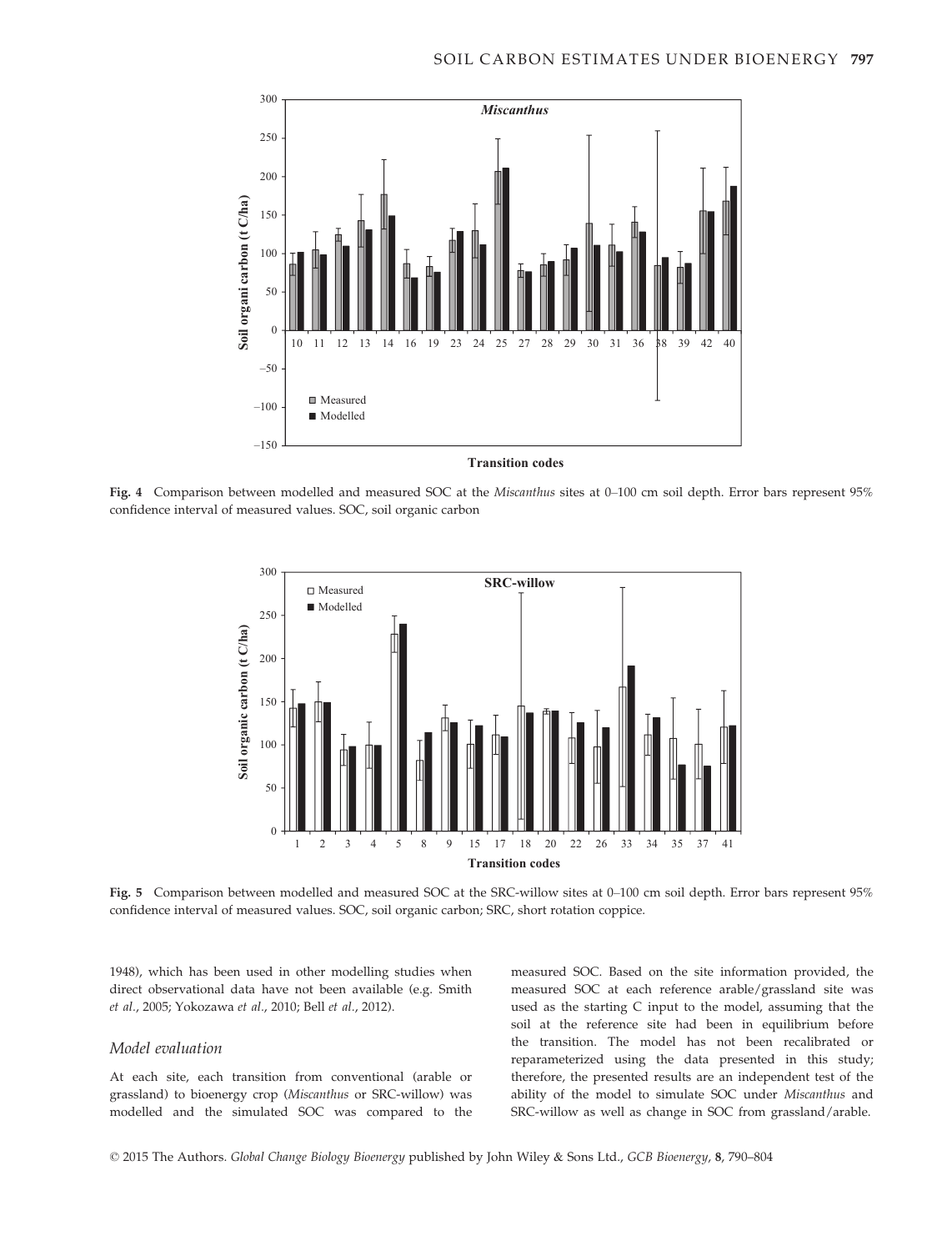

Fig. 6 Measured and modelled change in SOC after transition to Miscanthus at 0–30 cm soil depth. Error bars represent 95% confidence interval of measured values. Solid line represents 1 : 1 correlation between measured and modelled values. SOC, soil organic carbon.

The model was evaluated using input data of measured SOC at the start of the simulation, bulk density and soil texture. Simulations were carried out for 0–30 and 0–100 cm soil depths.

A quantitative statistical analysis was undertaken to determine the coincidence and association between measured and modelled values, following the methods described in Smith et al. (1997) and in Smith & Smith (2007). The statistical significance of the difference between model outputs and experimental observations can be quantified if the standard error of the measured values is known (Hastings et al., 2010). The standard errors (data not shown) and 95% confidence intervals around the mean measurements were calculated for all field sites.

The degree of association between modelled and measured values was determined using the correlation coefficient  $(r)$ . Values for  $r$  range from  $-1$  to  $+1$ . Values close to  $-1$  indicate a negative correlation between simulations and measurements, values of 0 indicate no correlation, and values close to +1 indicate a positive correlation (Smith et al., 1996). The significance of the association between simulations and measurements was assigned using a Student's t-test as outlined in Smith & Smith (2007).

The bias was expressed as a percentage using the relative error, E. The significance of the bias was determined by comparing to the value of E that would be obtained at the 95% confidence interval of the replicated values  $(E_{95})$ . If the relative error is less than the 95% error (i.e.  $E < E_{95}$ ), the model bias cannot be reduced using these data.

Analysis of coincidence was undertaken to establish how different the measured and modelled values were. The degree of coincidence between the modelled and measured values was determined using the lack of fit statistic (LOFIT) and its significance was assessed using an F-test (Whitmore, 1991) indicating whether the difference in the paired values of the two data sets is significant. All statistical results were considered to be statistically significant at  $P < 0.05$ .

# Results

The model simulations of the SOC show a good fit against the measured SOC, for both reference (Fig. 1) and bioenergy crops (Miscanthus and SRC-willow), at 0– 30 cm soil depth (Figs 2 and 3, respectively).

All the reference sites have been simulated for a time period of ≥30 years without any land-use change and using the field measurements as inputs to the model. Based on the site histories, we assumed that all the reference sites were in equilibrium at the time of sampling. The  $r$  value (1) of the reference sites at 0–30 cm soil depth showed a significant  $(P < 0.05)$  association between modelled and measured values, as well as no significant model bias ( $E < E_{95}$ ) (Table 3).

The correlations between modelled and measured SOC at the Miscanthus and SRC-willow fields, at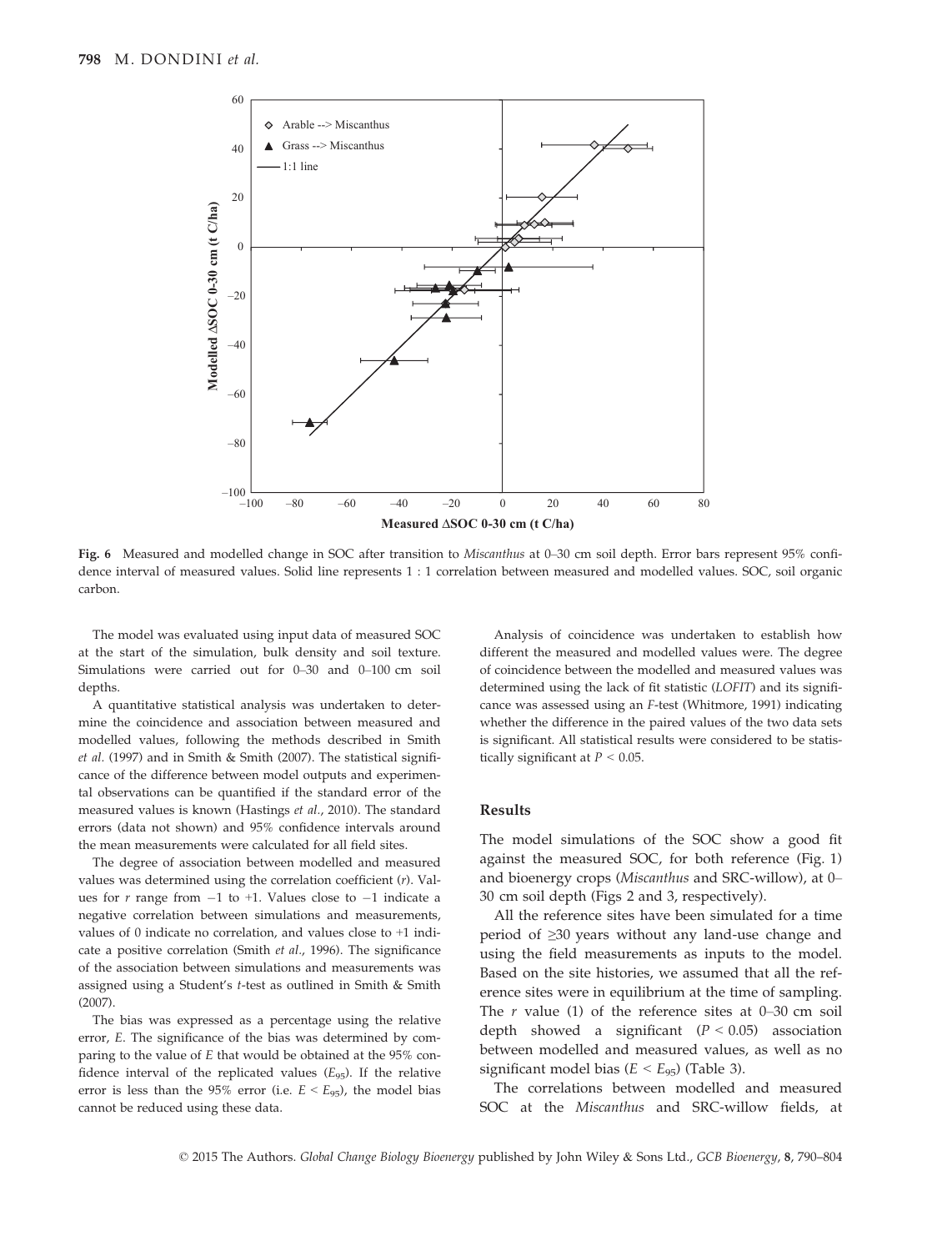

Fig. 7 Measured and modelled change in SOC after transition to SRC-willow at 0–30 cm soil depth. Error bars represent 95% confidence interval of measured values. Solid line represents 1 : 1 correlation between measured and modelled values. SOC, soil organic carbon; SRC, short rotation coppice.

0–30 cm soil depth, are presented in Figs 2 and 3, respectively. Overall, the simulated C correlates well with the measured SOC (Table 3).

The r value of the SOC at both Miscanthus ( $r = 0.95$ ) and SRC-willow  $(r = 0.72)$  sites showed a significant  $(P < 0.05)$  association between simulated and measured values. The calculated value of E indicated that the simulations at both Miscanthus and SRC-willow sites show no significant bias ( $E < E_{95}$ ). Finally, the LOFIT value showed that the model error was within (i.e. not significantly larger than) the measurement error.

At most of the Miscanthus sites, the simulated SOC was within the 95% confidence interval of the measured SOC (error bars in Fig. 2). At sites 11, 16 and 19, the model estimated a lower SOC compared to the measured values (51.9 vs. 54.6 t C  $ha^{-1}$ , 56.4 vs. 63.6 t C ha $^{-1}$ , 55.2 vs. 58.9 t C ha $^{-1}$ , respectively).

The simulated SOC at the SRC-willow sites was within the 95% confidence interval of the measured SOC (error bars in Fig. 3). The only exceptions were found at sites 4 and 33 where the model estimated a lower SOC compared to the measured values (60.0 vs. 65.7 t C ha<sup>-1</sup>, 94.3 vs. 107.4 t C ha<sup>-1</sup>, respectively) while for sites 8 and 20 the model simulated a higher accumulation of SOC compared to the site measurements. However, simulated SOC showed a good fit against soil measurements at all sites (Table 3).

The model simulations of the total C at 0–100 cm soil depth again showed a good correlation with the measured SOC, for both Miscanthus (Fig. 4) and SRC-willow fields (Fig. 5). High variation of the measured SOC was found at certain Miscanthus (site 30 and site 38) and SRC-willow (site 18 and site 33) sites. The statistics of the SOC at the 0–100 cm soil depth reflected the good model performance found for the top soil layer, with a high correlation between simulated and measured values and no significant bias for both Miscanthus and SRC-willow sites (Table 3).

The change in SOC ( $\Delta$ SOC) has been calculated as the difference between the SOC at the bioenergy sites and the SOC at the reference. These results are important as they directly show the effect of the land-use transition itself, that is the long-term accumulation or loss of SOC due to the transition occurring. At 0–30 cm soil depth, the modelled transitions from conventional crops (arable and grassland) to Miscanthus and SRC-willow lead to a  $\Delta$ SOC that was within the 95% confidence intervals of the measured values (Figs 6 and 7).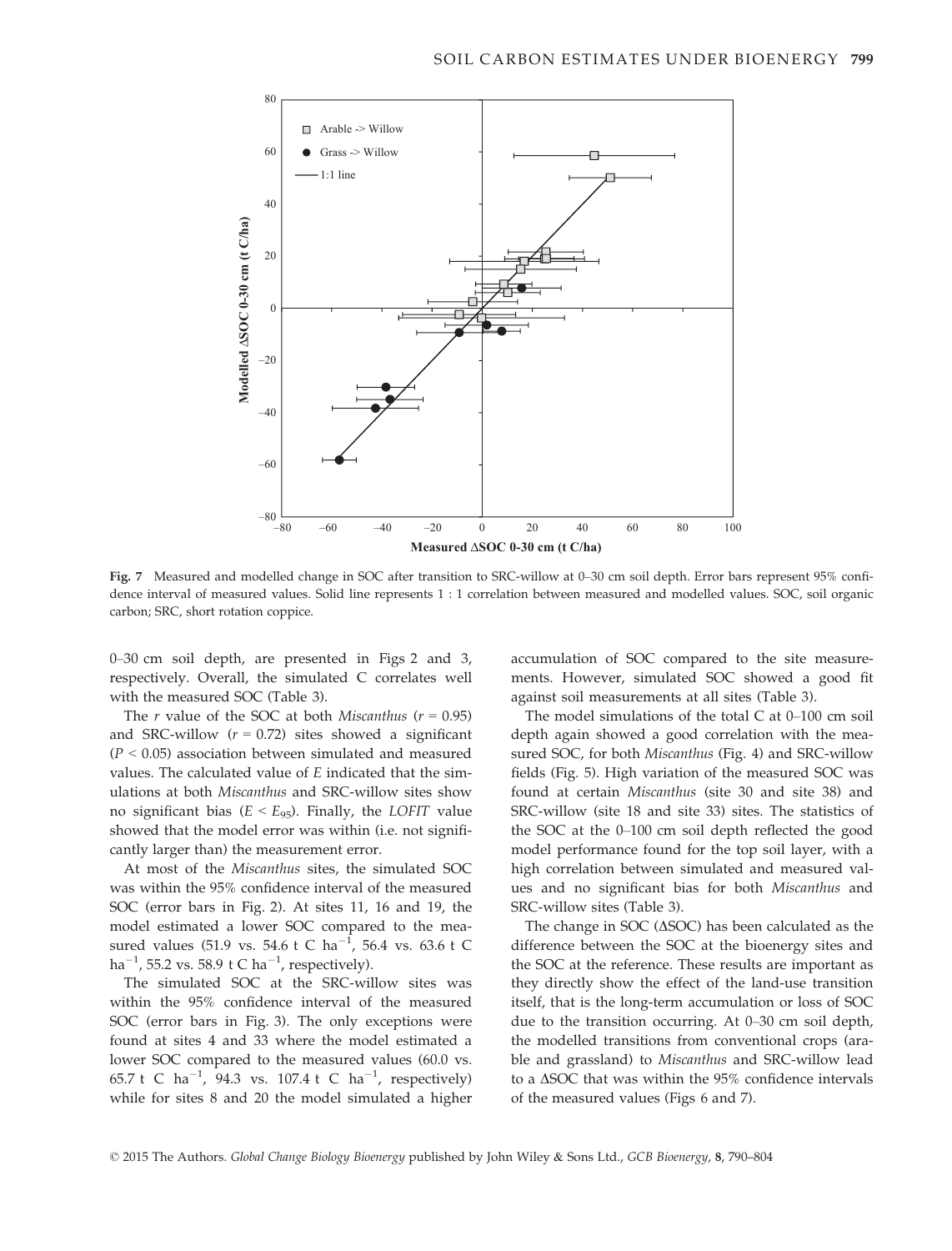

Fig. 8 Measured and modelled change in SOC after transition to Miscanthus at 0–100 cm soil depth. Error bars represent 95% confidence interval of measured values. Solid line represents 1 : 1 correlation between measured and modelled values. SOC, soil organic carbon.

Overall, at  $0-100$  cm, the  $\triangle SOC$  simulated by the model followed the same direction of the measured SOC changes, for both transitions to *Miscanthus* (Fig. 8) and SRC-willow (Fig. 9). All the  $\Delta$ SOC simulated by the model is within the 95% confidence intervals of the measured values.

The simulated changes in SOC are well associated with the measured values, with a  $r$  value for Miscanthus of 0.98 and 0.97 at 0–30 and 0–100 cm soil depth, respectively, and for SRC-willow of 0.98 and 0.84 at 0–30 and 0–100 cm soil depth, respectively. Furthermore, the statistical analysis on the  $\triangle$ SOC showed no model bias  $(E < E_{95})$  and a good coincidence  $[F < F$  (critical at 5%)] between modelled and measured changes in SOC after transition to Miscanthus and to SRC-willow (Table 4).

# **Discussions**

The present study emphasizes the high accuracy of the ECOSSE model to simulate SOC and SOC changes after transitions to SRC-willow and Miscanthus crops in the United Kingdom. The statistical analysis of the SOC and SOC changes at both 0–30 and 0–100 cm soil depths highlights the absence of significant error between simulated and measured values as well as the absence of significant bias in the model. As for the bioenergy plantations, SOC in the reference fields has been accurately simulated by the model. The extremely high correlation for the reference fields shows a good performance of the model spin-up, which is used by the model to reach a state of equilibrium under the specified inputs. However, it is important to stress that it does not confirm that the reference sites are in an equilibrium condition. In fact, at certain bioenergy sites, the model under/overestimated the SOC at 0–30 cm soil depth. A possible explanation of such model underestimates could be that the soil at the reference sites, all arable cultivations established before 1990, were not in equilibrium at the time of the transitions. The initialization of the model is based on the assumption that the soil column is at a stable equilibrium under the initial land use at the start of the simulation  $(T_0)$ ; therefore, the SOC measured at the reference site at the time of sampling  $(T_1)$  is assumed to be at the same level as at the time of the transition to the new crop. The equilibrium level depends on several factors: the input of organic material and its rate of decomposition, the rate at which existing SOM is mineralized, soil texture and climate.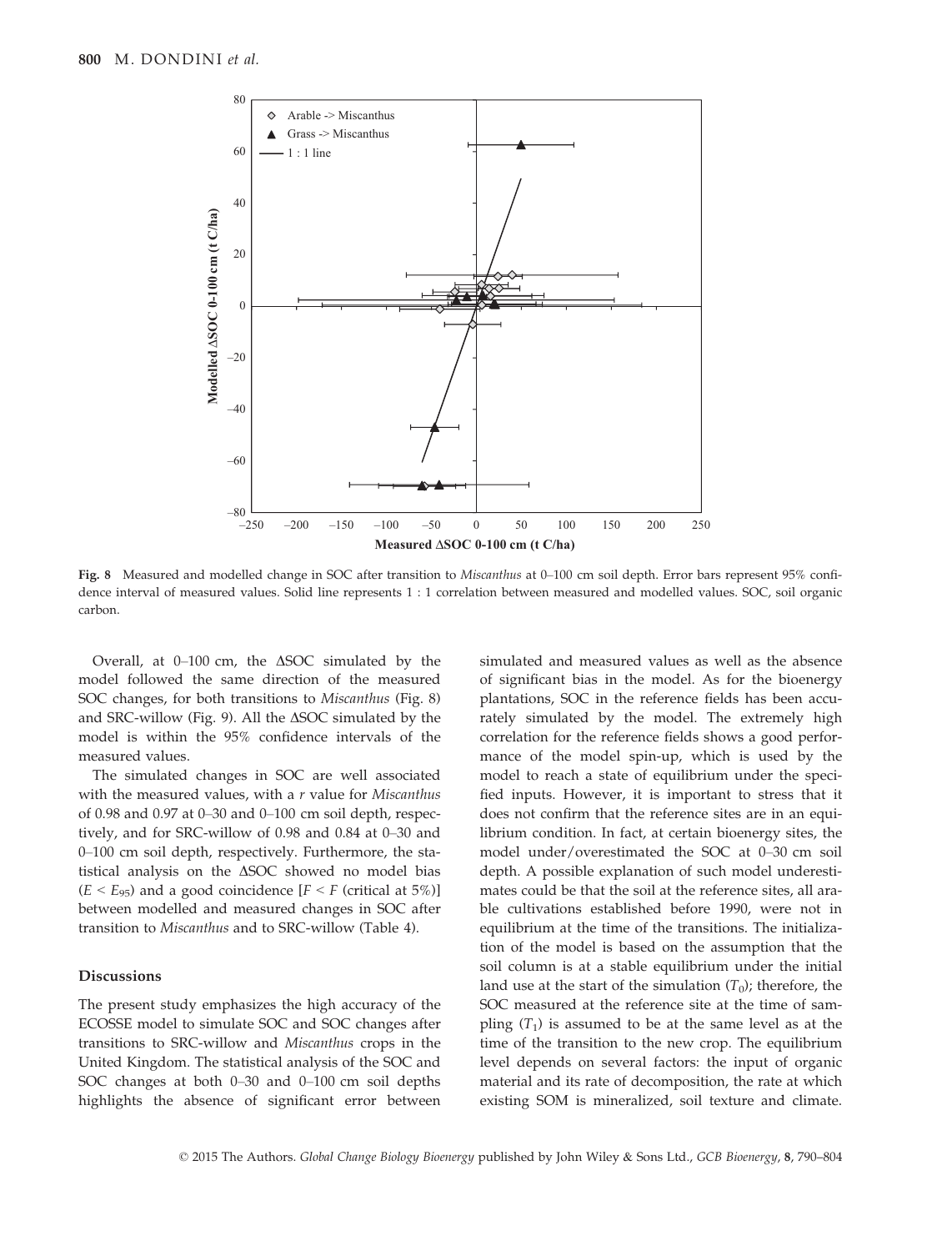

Fig. 9 Measured and modelled change in SOC after transition to SRC-willow at 0–100 cm soil depth. Error bars represent 95% confidence interval of measured values. Solid line represents 1 : 1 correlation between measured and modelled values. SOC, soil organic carbon; SRC, short rotation coppice.

Table 4 ECOSSE model performance at simulating soil C changes ( $\Delta C$ ) at the *Miscanthus* and SRC-willow fields for two soil depths (0–30 cm and 0–100 cm). Association is significant for  $t > t$  (at  $P = 0.05$ ). Model bias is not significant for  $E < E_{95}$ . Error between measured and modelled values is not significant for  $F < F$  (critical at 5%)

|                                        | $0 - 30$ cm depth |                | $0-100$ cm depth |                |
|----------------------------------------|-------------------|----------------|------------------|----------------|
|                                        | Miscanthus        | SRC-<br>willow | Miscanthus       | SRC-<br>willow |
| $r =$ Correlation<br>coefficient       | 0.98              | 0.98           | 0.97             | 0.84           |
| t-value                                | 21.59             | 20.92          | 16.99            | 6.52           |
| t-value at<br>$(P = 0.05)$             | 2.10              | 2.10           | 2.1              | 2.1            |
| $E =$ Relative<br>error                | $-34$             | 47.51          | 114              | $-134$         |
| $E_{95}$ (95%)<br>Confidence<br>limit) | $-253$            | 657.24         | 657              | $-962$         |
| F                                      | 0.02              | 0.03           | 0.04             | 0.2            |
| $F$ (Critical at 5%)                   | 1.69              | 1.69           | 1.69             | 1.7            |
| Number of<br>values                    | 20                | 20             | 20               | 18             |

SRC, short rotation coppice.

The time to reach such equilibrium between vegetation and soil system is extremely unpredictable as all the factors involved in the stabilization process are in constant interaction with each other (Jenkinson, 1990).

Another source of discrepancy between modelled and measured SOC could also be attributed to the divergence between model estimates of the plant inputs to the soil and the actual field value. In the ECOSSE model, the SI is estimated by a modification of the Miami model (Lieth, 1972), which is a simple conceptual model that links the NPP to annual mean temperature and total precipitation (Grieser et al., 2006). The NPP is rescaled for each land-cover type, and SI is then estimated as a fixed proportion of the NPP according to the land cover. The rescaling factors for Miscanthus and SRC-willow have been derived from comparison of unadjusted Miami results with published yield data for Miscanthus in the United Kingdom (Hastings et al. 2013) and SRC-willow (Styles et al., 2008). The Styles et al. (2008) publication reports an expected annual yield of 9 t DM ha<sup>-1</sup> yr<sup>-1</sup> for SRC-willow in Ireland; this figure is comparable with UK estimates reported by Tallis *et al.* (2013) (9.0 t DM  $ha^{-1}yr^{-1}$ ) and Hastings *et al.* (2014) (6.1–12.1 t DM ha<sup>-1</sup> yr<sup>-1</sup>). The application of the

© 2015 The Authors. Global Change Biology Bioenergy published by John Wiley & Sons Ltd., GCB Bioenergy, 8, 790–804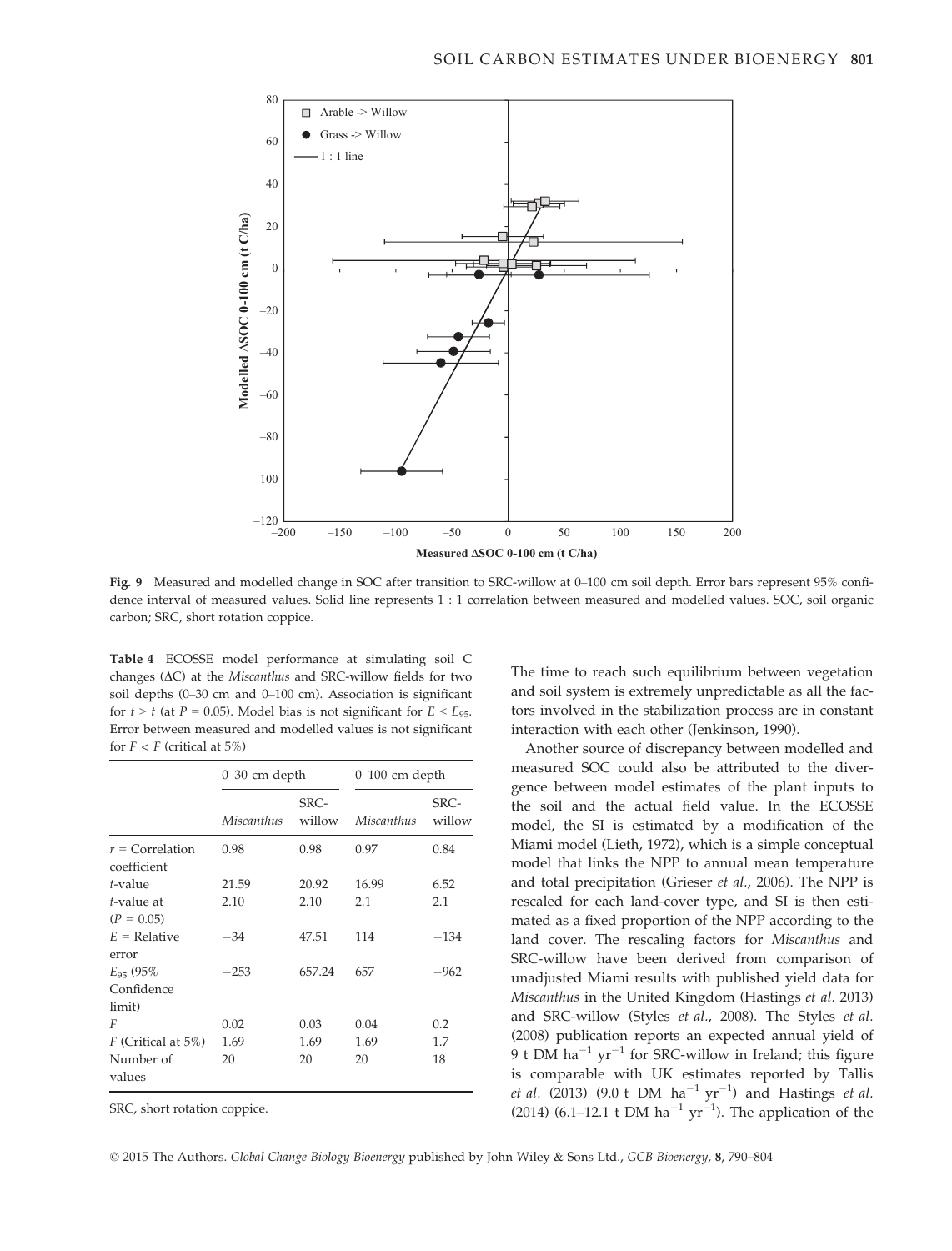rescaling factors has been necessary as the Miami model has been developed to estimate NPP at a global scale and based on environmental variables only, while landcover type is a key aspect in the ECOSSE model. In the present study, this approach has provided good plant input predictions, and consequently SOC figures, at 17 Miscanthus and 16 SRC-willow sites in the United Kingdom; it has also been previously applied with good results on the prediction of SOC in 29 transitions to SRF (Dondini et al., 2015). However, localized weather conditions at some sites may cause divergent yields compared to that predicted by the Miami model. A study by Hastings et al. (2014) reported estimated yield potential for current and future climates across Great Britain; Miscanthus yield, estimated using the Miscanfor model, ranged from 7.4 to 13.1 t DM  $ha^{-1} yr^{-1}$  across regions in Great Britain, whereas estimates of willow yield (from the ForestGrowth-SRC model) ranged from 6.1 to 12.1 t DM ha<sup>-1</sup> yr<sup>-1</sup> under current climate.

High variability in the measured SOC at 1 m depth was found at the Miscanthus site 38 (error bars in Fig. 4). The high variability in SOC at this site is mainly due to the higher stone content in the soil cores compared to the other Miscanthus fields and to a lower number of soil cores collected at this site. In fact, due to the high stone content, two soil cores (instead of three) have been collected at site 38, leading to a bigger 95% confidence interval of the measured values compared to other sites. A high error in the measured SOC has also been found at site 30 and at two SRC-willow sites (sites 18 and 33).

Many factors influence SOC, including temperature, precipitation, NPP and soil physical characteristics (Parton et al., 1987), all of which are spatially variable. The result is substantial variability in SOC, with coefficients of variation as high as 20% even in a visually uniform cultivated field (Robertson et al., 1997). As variability increases, the minimum number of samples needed to detect a given level of change increases. Furthermore, short-term changes in SOC are usually small relative to the amount of C in soil (Conant & Paustian, 2002). Therefore, all transition units reported in the current study were sampled using a hierarchical design, developed to capture variability across different spatial scales (Conant & Paustian, 2002; Conant et al., 2003), especially for the top 30 cm soil.

The results of the present work revealed a strong correlation between modelled and measured SOC and SOC changes to Miscanthus and SRC-willow plantations, at two soil depths (Tables 3 and 4). Previous studies on ECOSSE have used large spatial data sets (Smith et al., 2010a,b) to evaluate the model accuracy to simulate SOC. Smith et al. (2010a) presented an evaluation of the ECOSSE model to simulate SOC at a national scale, using data from the National Soil Inventory of Scotland.

This data set provided measurements of SOC and SOC change for the range of soils, climates and land-use types found across Scotland. The results of the present work are in agreement with the publication of Smith et al. (2010a), which reported a high degree of association of the ECOSSE modelled values with the measurements in both total C and change in C content in the soil.

The performance of the ECOSSE model in simulating SOC and SOC changes was recently evaluated for SRF plantations in the United Kingdom (Dondini et al., 2015). The same approach has been used in the present study to test its application for transitions to Miscanthus and SRC-willow in the United Kingdom. The statistical analysis of the results presented here is in accordance with the results presented by Dondini et al. (2015) for SRF, revealing no significant error between modelled and measured SOC and SOC changes, as well as no significant model bias. The latter is a promising result, given that this work is an independent evaluation of ECOSSE, and therefore, the model had not been further improved or parameterized to produce the outputs under Miscanthus and SRC-willow plantations.

This work reinforces previous studies on the ability of ECOSSE to simulate SOC and SOC changes at field level and using limited data to initialize the model. The high degrees of association with measured SOC under Miscanthus, SRC-willow and SRF (Dondini et al., 2015) plantations in the United Kingdom allow confidence in using this process-based model for quantitatively predicting the impacts of future land use on SOC, at site level as well as at national level.

#### Acknowledgements

This work contributes to the ELUM (Ecosystem Land Use Modelling & Soil Carbon GHG Flux Trial) project, which was commissioned and funded by the Energy Technologies Institute (ETI). We acknowledge the E-OBS data set from the EU-FP6 project ENSEMBLES ([http://ensembles-eu.metof](http://ensembles-eu.metoffice.com)[fice.com](http://ensembles-eu.metoffice.com)) and the data providers in the ECA&D project ([http://www.ecad.eu\)](http://www.ecad.eu).

#### References

- Baum C, Leinweber P, Weih M, Lamersdorf N, Dimitriou I (2009) Effects of short rotation coppice with willows and poplar on soil ecology. Agriculture and Forestry Research, 3, 83–196.
- Bell MJ, Jones E, Smith J et al. (2012) Simulation of soil nitrogen, nitrous oxide emissions and mitigation scenarios at 3 European cropland sites using the ECOSSE model. Nutrient Cycling in Agroecosystems, 92, 161–181.
- Block RMA, Rees KCJ, Knight JD (2006) A review of fine root dynamics in Populus plantations. Agroforestry Systems, 67, 73–84.
- Borzezcka-Walker M, Borek R, Faber A, Pudelko R, Kozyra J, Syp A, Matyka M (2013) Carbon and nitrogen balances in soil under SRC willow using DNDC model. Journal of Food, Agriculture & Environment, 11, 1920–1925.
- Bradley RI, Milne R, Bell J, Lilly A, Jordan C, Higgins A (2005) A soil carbon and land use database for the United Kingdom. Soil Use and Management, 21, 363–369.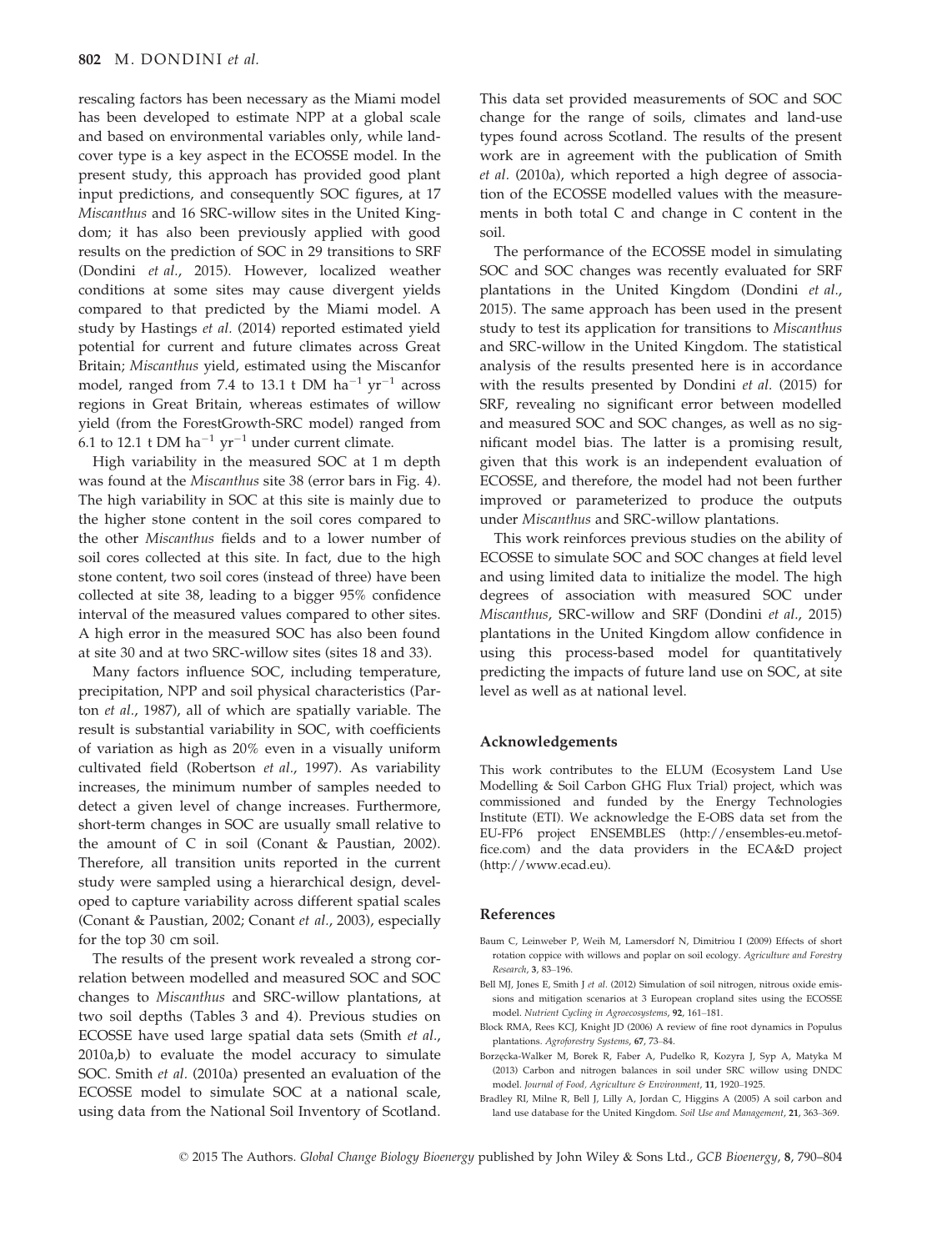### SOIL CARBON ESTIMATES UNDER BIOENERGY 803

Britt C, Heath M, Buckland M (1995) Arable Energy Coppice. ADAS, Oxford.

- Clifton-Brown JC, Stampfl PF, Jones MB (2004) Miscanthus biomass production for energy in Europe and its potential contribution to decreasing fossil fuel carbon emissions. Global Change Biology, 10, 509–518.
- Clifton-Brown JC, Breuer J, Jones MB (2007) Carbon mitigation by the energy crop, Miscanthus. Global Change Biology, 13, 2296–2307.
- Coleman KW, Jenkinson DS (1996) RothC-26.3 a model for the turnover of carbon in soil. In: Evaluation of Soil Organic Matter Models Using Existing Ling-Term Datasets (eds Powlson DS, Smith P, Smith J), pp. 237–246. Springer-Verlag, Heidelberg.
- Conant RT, Paustian K (2002) Spatial variability of soil organic carbon in grasslands: implications for detecting change at different scales. Environmental Pollution, 116, S127–S135.
- Conant RT, Smith GR, Paustian K (2003) Spatial variability of soil carbon in forested and cultivated sites. Journal of Environmental Quality, 32, 278–286.
- Desiardins RL, Pattey E, Smith WN et al. (2010) Multiscale estimates of N<sub>2</sub>O emissions from agricultural lands. Agricultural and Forest Meteorology, 150, 817– 824.
- Dimitriou I, Mola-Yudego B, Aronsson P, Eriksson J (2012) Changes in organic carbon and trace elements in the soil of willow short-rotation coppice plantations. BioEnergy Research, 5, 563–572.
- Don A, Osborne B, Hastings A et al. (2012) Land-use change to bioenergy production in Europe: implications for greenhouse gas balance and soil carbon. Global Change Biology-Bioenergy, 4, 372–391.
- Dondini M, Hastings A, Saiz G, Jones MB, Smith P (2009a) The potential of Miscanthus to sequester carbon in soils: comparing field measurements in Carlow, Ireland to model predictions. Global Change Biology-Bioenergy, 1, 413–425.
- Dondini M, Van Groenigen KJ, Del Grado I, Jones MB (2009b) Carbon sequestration under Miscanthus: a study of 13C distribution in soil aggregates. Global Change Biology-Bioenergy, 1, 321–330.
- Dondini M, Jones EO, Richards M et al. (2015) Evaluation of the ECOSSE model for simulating soil carbon under short rotation forestry energy crops in Britain. Global Change Biology-Bioenergy, 7, 527–540.
- E.C. (2009) PE-CONS 3736/08, Vol. 2009/28/EC (ed. Parliament E). European Union, Official Journal of the European Communities, Luxembourg.
- Falloon P, Smith P, Bradley RI et al. (2006) RothCUK a dynamic modelling system for estimating changes in soil C from mineral soils at 1-km resolution in the UK. Soil Use and Management, 22, 274–288.
- Felten D, Emmerling C (2012) Accumulation of Miscanthus-derived carbon in soils in relation to soil depth and duration of land use under commercial farming conditions. Journal of Plant Nutrition and Soil Science, 175, 661–670.
- Grieser J, Gommes R, Bernardi M (2006) The Miami Model of Climatic Net Primary Production of Biomass. FAO of the UN, Rome, Italy.
- Grogan P, Matthews R (2002) A modelling analysis of the potential for soil carbon sequestration under short rotation coppice willow bioenergy plantations. Soil Use and Management, 18, 175–183.
- Hansen EM, Christensen BT, Jensen LS, Kristensen K (2004) Carbon sequestration in soil beneath long-term Miscanthus plantations as determined by C-13 abundance. Biomass and Bioenergy, 26, 97–105.
- Harris D, Horwath WR, van Kessel C (2001) Acid fumigation of soils to remove carbonates prior to total organic carbon or carbon-13 isotopic analysis. Soil Science Society of America Journal, 65, 1853–1856.
- Hastings A, Wattenbach M, Eugster W, Li C, Buchmann N, Smith P (2010) Uncertainty propagation in soil greenhouse gas emission models: an experiment using the DNDC model and at the Oensingen cropland site. Agriculture Ecosystem & Environment, 136, 97–110.
- Hastings A, Tallis MJ, Casella E, et al. (2014) The technical potential of Great Britain to produce ligno-cellulosic biomass for bioenergy in current and future climates. Global Change Biology-Bioenergy, 6, 108–122.
- Haylock MR, Hofstra N, Klein Tank AMG, Klok EJ, Jones PD, New M (2008) A European daily high-resolution gridded dataset of surface temperature and precipitation for 1950-2006. Journal of Geophysical Research (Atmospheres), 113, D20119.
- Jenkinson DS (1990) The turnover of organic carbon and nitrogen in soil. Philosophical transactions of the Royal Society, 320, 361–368.
- Jug A, Makeschin M, Rehfuess KE, Hofmann-Schielle C (1999) Short-rotation plantations of balsam poplars, aspen and willows on former arable land in the Federal Republic of Germany. III. Soil ecological effects. Forest Ecology and Management, 121, 85–99.
- Kahle P, Boelcke B, Zacharias S (1999) Effects of Miscanthus x giganteus cultivation on chemical and physical soil properties. Journal of Plant Nutrition and Soil Science – Zeitschrift Fur Pflanzenernahrung Und Bodenkunde, 162, 27–32.
- Keith AM, Rowe RL, Parmar K, Perks MP, Mackie E, Dondini M, McNamara NP (2015) Implications of land-use change to Short Rotation Forestry in Great Britain for soil and biomass carbon. Global Change Biology Bioenergy., 7, 541–552.
- Kuzyakov Y, Domanski G (2000) Carbon input by plants into the soil. Review. Journal of Plant Nutrition and Soil Science, 163, 421–431.
- Lemus R, Lal R (2005) Bioenergy crops and carbon sequestration. Critical Reviews in Plant Sciences, 24, 1–21.
- Lieth H (1972) Modelling the primary productivity of the word. Nature and Resources, UNESCO, VIII, 2, 5–10.
- Lieth H (1973) Primary production: terrestrial ecosystems. Human Ecology, 1, 303– 332.
- Meki NM, Snider JL, Kiniry JR, Raper RL, Rocateli AC (2013) Energy sorghum biomass harvest thresholds and tillage effects on soil organic carbon and bulk density. Industrial Crops and Products, 43, 172–182.
- Meki MN, Kiniry JR, Behrman KD, Pawlowski MN, Crow SE (2014) The role of simulation models in monitoring soil organic carbon storage and greenhouse gas mitigation potential in bioenergy cropping systems. CO2 Sequestration and Valorization, Mr. Victor Esteves (Ed.), ISBN: 978-953-51-1225-9, InTech, doi: [10.5772/](http://dx.doi.org/10.5772/57177) [57177.](http://dx.doi.org/10.5772/57177) Available at: [http://www.intechopen.com/books/co2-sequestration-and](http://www.intechopen.com/books/co2-sequestration-and-valorization/the-role-of-simulation-models-in-monitoring-soil-organic-carbon-storage-and-greenhouse-gas-mitigatio)[valorization/the-role-of-simulation-models-in-monitoring-soil-organic-carbon](http://www.intechopen.com/books/co2-sequestration-and-valorization/the-role-of-simulation-models-in-monitoring-soil-organic-carbon-storage-and-greenhouse-gas-mitigatio)[storage-and-greenhouse-gas-mitigatio](http://www.intechopen.com/books/co2-sequestration-and-valorization/the-role-of-simulation-models-in-monitoring-soil-organic-carbon-storage-and-greenhouse-gas-mitigatio) (accessed 29 June 2015).
- Moriasi DN, Arnold JG, Van Liew MW, Bingner RL, Harmel RD, Veith TL (2007) Model evaluation guidelines for systematic quantification of accuracy in watershed simulations. American Society of Agricultural and Biological Engineers, 50, 885–900.
- Parton WJ, Schimel DS, Cole CV, Ojima DS (1987) Analysis of factors controlling soil organic matter levels in Great Plains grasslands. Soil Science Society of America Journal, 51, 1173–1179.
- Robertson GP, Klingensmith KM, Klug MJ, Paul EA, Crum JR, Ellis BG (1997) Soil resources, microbial activity, and primary production across an agricultural ecosystem. Ecological Applications, 7, 158–170.
- Robertson AD, Davies CA, Smith P, Dondini M, McNamara NP (2015) Modelling the carbon cycle of Miscanthus plantations: existing models and potential for their improvement. Global Change Biology-Bioenergy, 7, 405–421.
- Saby NPA, Bellamy PH, Morvan X et al. (2008) Will European soil monitoring networks be able to detect changes in topsoil organic carbon? Global Change Biology, 14, 1–11.
- Schulze ED, Ciais P, Luyssaert S et al. (2010) The European carbon balance. Part 4: integration of carbon and other trace-gas fluxes. Global Change Biology, 16, 1451– 1469.
- Smith JU, Smith P (2007) Environmental Modelling. An Introduction. Oxford University Press, Oxford.
- Smith JU, Bradbury NJ, Addiscott TM (1996) SUNDIAL: a PC-based system for simulating nitrogen dynamics in arable land. Agronomy Journal, 88, 38–43.
- Smith P, Smith JU, Powlson DS et al. (1997) A comparison of the performance of nine soil organic matter models using datasets from seven long-term experiments. Geoderma, 81, 153–225.
- Smith P, Milne R, Powlson DS, Smith JU, Falloon P, Coleman K (2000a) Revised estimates of the carbon mitigation potential of UK agricultural land. Soil Use and Management, 16, 293–295.
- Smith P, Powlson DS, Smith JU, Falloon P, Coleman K (2000b) Meeting the UK's climate change commitments: options for carbon mitigation on agricultural land. Soil Use and Management, 16, 1–11.
- Smith P, Smith JU, Wattenbach M et al. (2005) Projected changes in mineral soil carbon of European forests, 1990-2100. Canadian Journal of Soil Science, 86 (Special Issue), 159–169.
- Smith JU, Gottschalk P, Bellarby J et al. (2010a) Estimating changes in national soil carbon stocks using ECOSSE – a new model that includes upland organic soils. Part I. Model description and uncertainty in national scale simulations of Scotland. Climate Research, 45, 179–192.
- Smith JU, Gottschalk P, Bellarby J et al. (2010b) Estimating changes in national soil carbon stocks using ECOSSE – a new model that includes upland organic soils. Part II. Application in Scotland. Climate Research, 45, 193–205.
- Styles D, Thorne F, Jones MB (2008) Energy crops in Ireland: an economic comparison of willow and Miscanthus production with conventional farming systems. Biomass and Bioenergy, 32, 407–421.
- Tallis MJ, Casella E, Henshall PA, Aylott MJ, Randle TJ, Morison JIL, Taylor G (2013) Development and evaluation of ForestGrowth-SRC a process-based model for short rotation coppice yield and spatial supply reveals poplar uses water more efficiently than willow. Global Change Biology-Bioenergy, 5, 53–66.